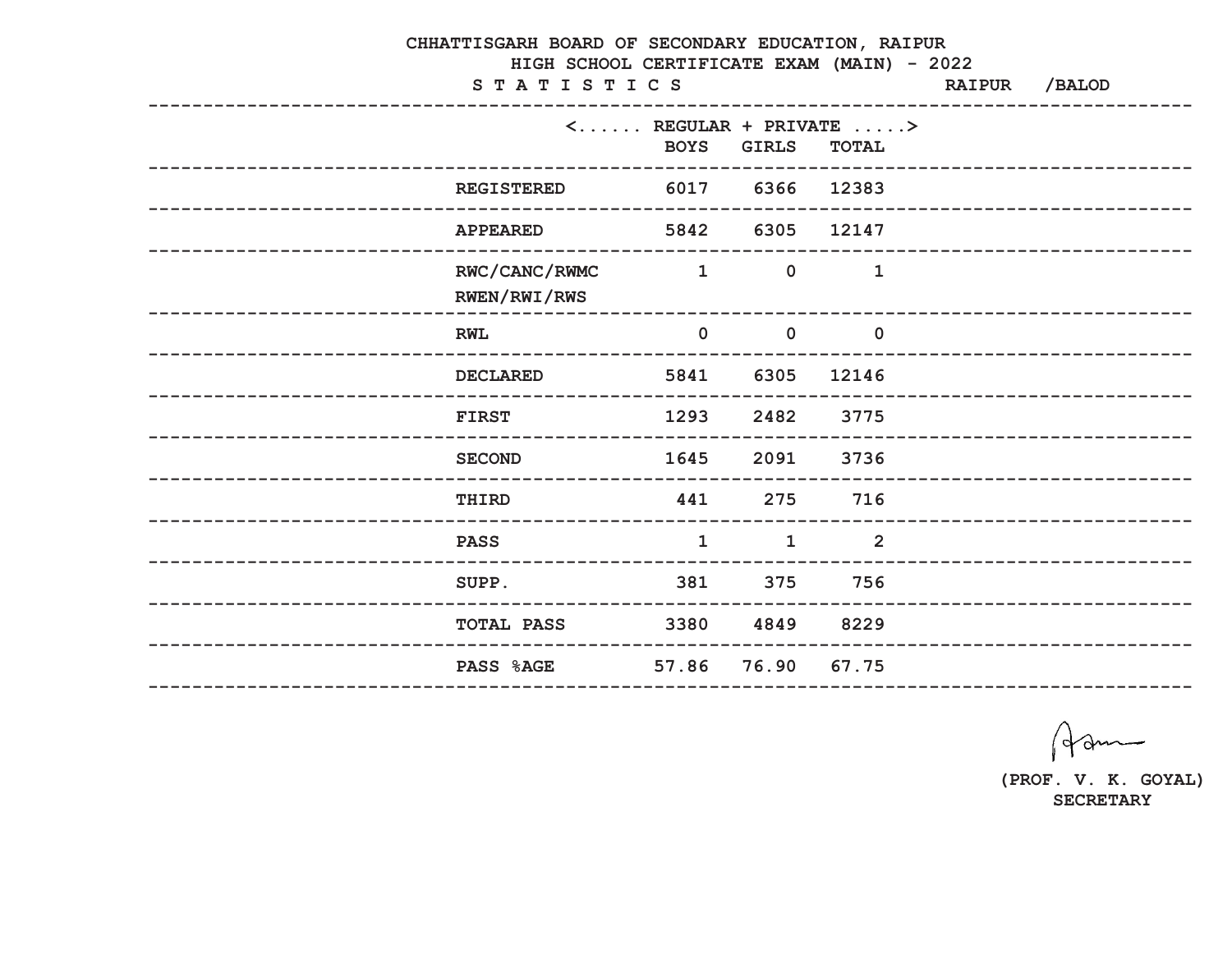| CHHATTISGARH BOARD OF SECONDARY EDUCATION, RAIPUR<br>HIGH SCHOOL CERTIFICATE EXAM (MAIN) - 2022 |                                                                       |                    |                |                              |  |                             |  |  |  |
|-------------------------------------------------------------------------------------------------|-----------------------------------------------------------------------|--------------------|----------------|------------------------------|--|-----------------------------|--|--|--|
| STATISTICS                                                                                      |                                                                       |                    |                | RAIPUR / BALODA BAZAR        |  |                             |  |  |  |
|                                                                                                 | $\langle \ldots \ldots$ REGULAR + PRIVATE $\ldots \ge$<br><b>BOYS</b> | <b>GIRLS</b>       | <b>TOTAL</b>   |                              |  |                             |  |  |  |
| <b>REGISTERED</b>                                                                               | 10678                                                                 | 12329              | 23007          |                              |  | __________________________  |  |  |  |
| <b>APPEARED</b>                                                                                 | 9948                                                                  | 11934              | 21882          |                              |  | --------------------------  |  |  |  |
| RWC/CANC/RWMC<br>RWEN/RWI/RWS                                                                   | 14                                                                    | $\overline{2}$     | 16             |                              |  |                             |  |  |  |
| <b>RWL</b>                                                                                      | 2                                                                     | $\mathbf{1}$       | $\mathbf{3}$   |                              |  |                             |  |  |  |
| <b>DECLARED</b>                                                                                 | 9932                                                                  | 11931              | 21863          |                              |  |                             |  |  |  |
| <b>FIRST</b>                                                                                    | 2723                                                                  | 4407<br>---------- | 7130           |                              |  | _____________________       |  |  |  |
| <b>SECOND</b>                                                                                   | 3117                                                                  | 4089               | 7206           |                              |  | --------------------------- |  |  |  |
| THIRD                                                                                           | 721                                                                   | 540                | 1261           | ____________________________ |  |                             |  |  |  |
| <b>PASS</b>                                                                                     | $\overline{0}$                                                        | $\mathbf 0$        | $\overline{0}$ |                              |  |                             |  |  |  |
| SUPP.                                                                                           | 477 561                                                               |                    | 1038           |                              |  |                             |  |  |  |
| <b>TOTAL PASS 6561 9036 15597</b>                                                               |                                                                       |                    |                |                              |  |                             |  |  |  |
| PASS %AGE 66.05 75.73 71.33                                                                     |                                                                       |                    |                |                              |  |                             |  |  |  |
|                                                                                                 |                                                                       |                    |                |                              |  |                             |  |  |  |

Ham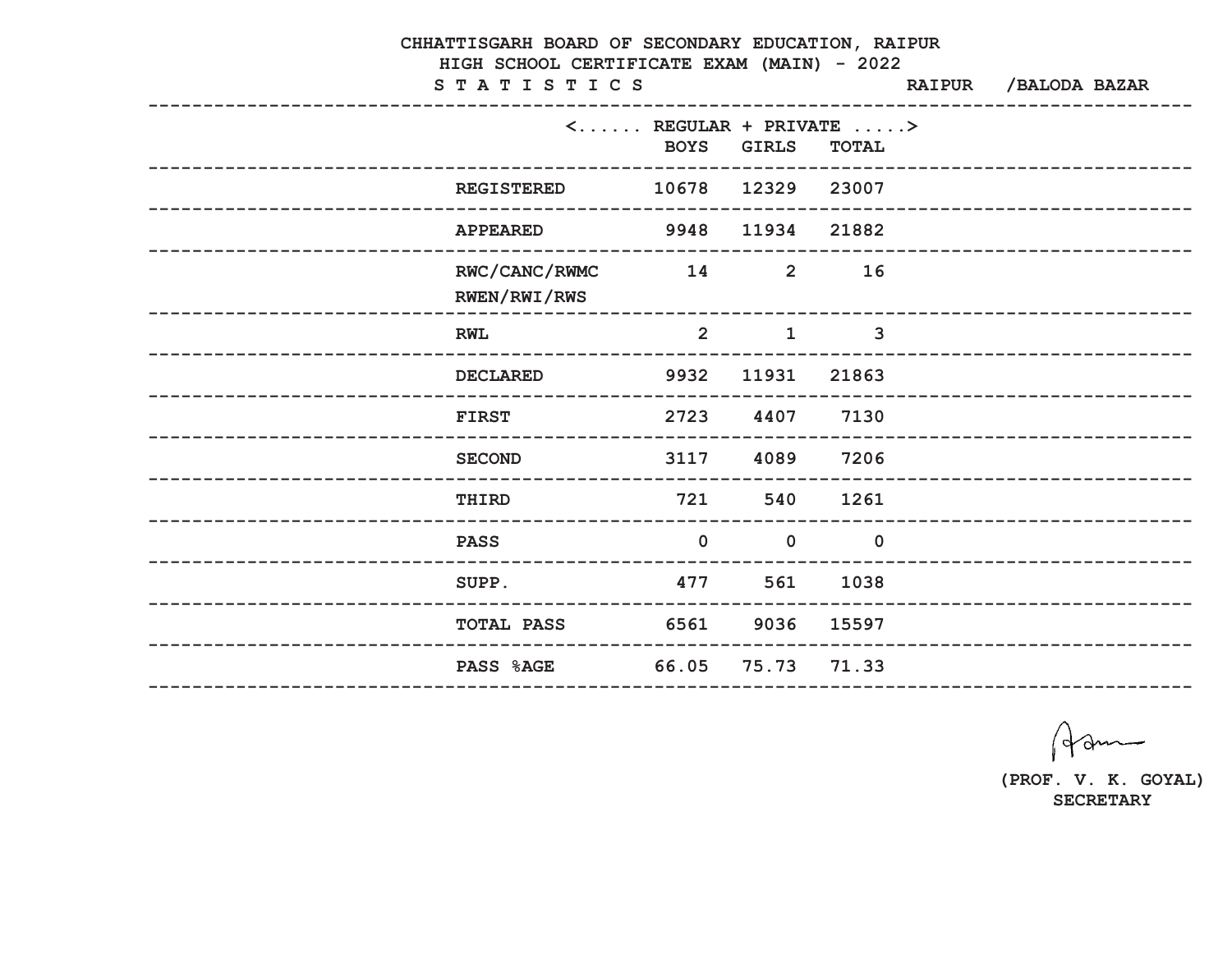| CHHATTISGARH BOARD OF SECONDARY EDUCATION, RAIPUR<br>HIGH SCHOOL CERTIFICATE EXAM (MAIN) - 2022 |                   |                 |                         |                                                                    |  |                              |  |  |  |
|-------------------------------------------------------------------------------------------------|-------------------|-----------------|-------------------------|--------------------------------------------------------------------|--|------------------------------|--|--|--|
|                                                                                                 | STATISTICS        |                 |                         | -------------------------------                                    |  | RAIPUR / BEMETRA             |  |  |  |
|                                                                                                 |                   |                 |                         | $\langle \ldots \ldots \rangle$ REGULAR + PRIVATE $\ldots \rangle$ |  |                              |  |  |  |
|                                                                                                 |                   | <b>BOYS</b>     | <b>GIRLS</b>            | <b>TOTAL</b>                                                       |  | ---------------------------- |  |  |  |
|                                                                                                 | <b>REGISTERED</b> | 6678 7512 14190 |                         |                                                                    |  |                              |  |  |  |
|                                                                                                 | <b>APPEARED</b>   | 6315 7346 13661 |                         |                                                                    |  | __________________________   |  |  |  |
|                                                                                                 | RWC/CANC/RWMC     | $\sim$ 1        | $\mathbf 0$             | $\mathbf 1$                                                        |  |                              |  |  |  |
|                                                                                                 | RWEN/RWI/RWS      |                 |                         |                                                                    |  |                              |  |  |  |
|                                                                                                 | <b>RWL</b>        | $\mathbf 0$     | $\overline{\mathbf{0}}$ | $\overline{\mathbf{0}}$                                            |  |                              |  |  |  |
|                                                                                                 | <b>DECLARED</b>   |                 | 6314 7346               | 13660                                                              |  | __________________________   |  |  |  |
|                                                                                                 | <b>FIRST</b>      | 1489            | 2461                    | 3950                                                               |  | _______________________      |  |  |  |
|                                                                                                 | <b>SECOND</b>     | 1845            | 2464                    | 4309                                                               |  |                              |  |  |  |
| __________________________                                                                      | THIRD             | 438             | 338                     | 776                                                                |  | __________________________   |  |  |  |
|                                                                                                 | <b>PASS</b>       | $\mathbf{3}$    | $\mathbf 0$             | $\mathbf{3}$                                                       |  |                              |  |  |  |
|                                                                                                 | SUPP.             | 330             |                         | 399 729                                                            |  |                              |  |  |  |
|                                                                                                 | <b>TOTAL PASS</b> |                 | 3775 5263 9038          |                                                                    |  |                              |  |  |  |
|                                                                                                 | <b>PASS %AGE</b>  |                 | 59.78 71.64 66.16       |                                                                    |  |                              |  |  |  |
|                                                                                                 |                   |                 |                         |                                                                    |  |                              |  |  |  |

Ham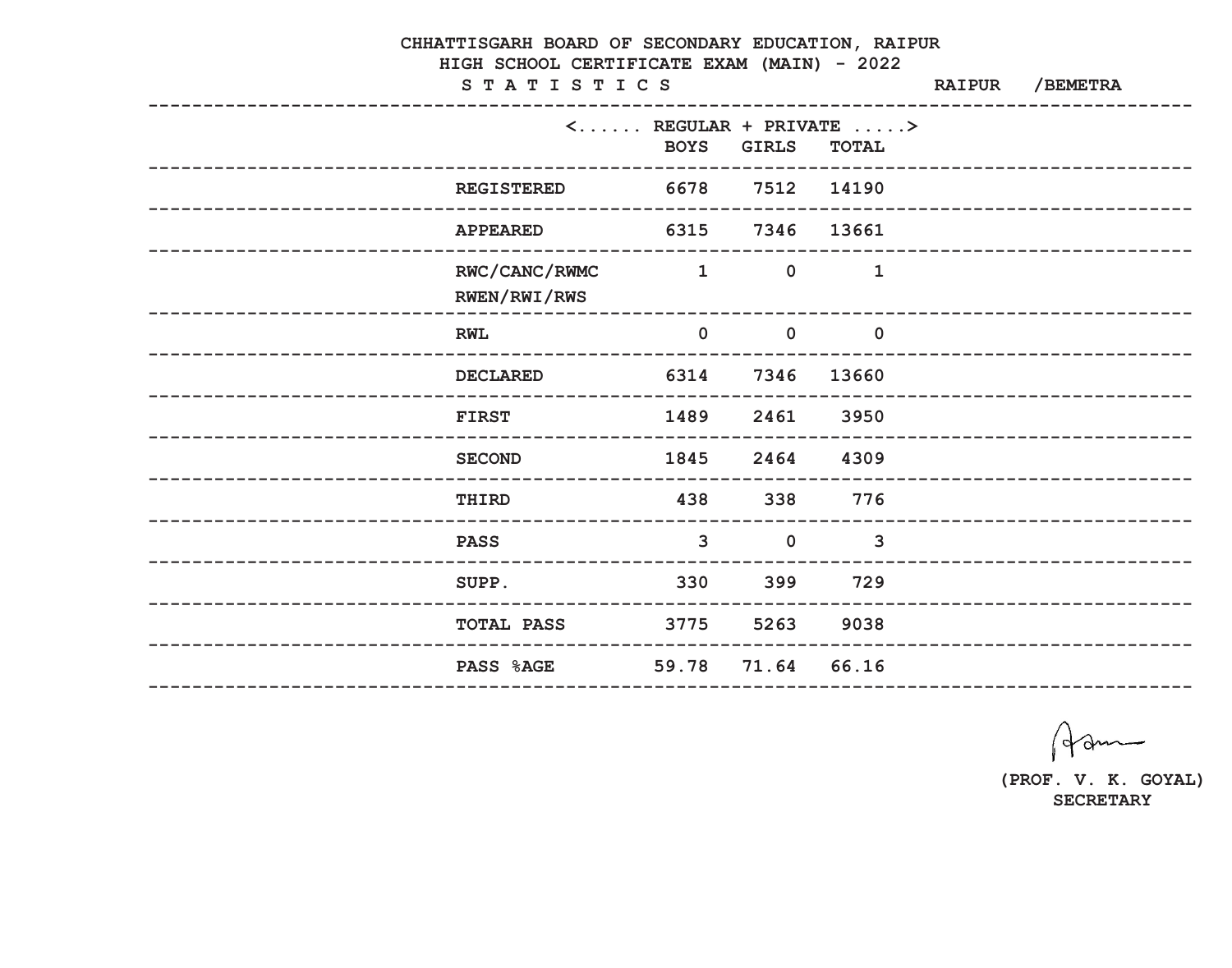| CHHATTISGARH BOARD OF SECONDARY EDUCATION, RAIPUR<br>HIGH SCHOOL CERTIFICATE EXAM (MAIN) - 2022 |                                                        |                                                                                   |                     |                         |               |                             |  |  |  |
|-------------------------------------------------------------------------------------------------|--------------------------------------------------------|-----------------------------------------------------------------------------------|---------------------|-------------------------|---------------|-----------------------------|--|--|--|
|                                                                                                 | STATISTICS                                             |                                                                                   |                     |                         | <b>RAIPUR</b> | /DHAMTARI                   |  |  |  |
|                                                                                                 |                                                        | $\langle \ldots \ldots \rangle$ REGULAR + PRIVATE $\ldots \rangle$<br><b>BOYS</b> | <b>GIRLS</b>        | <b>TOTAL</b>            |               |                             |  |  |  |
|                                                                                                 | _________________________________<br><b>REGISTERED</b> | 5886 6105 11991                                                                   | ------------------- |                         |               | --------------------------- |  |  |  |
|                                                                                                 | <b>APPEARED</b>                                        | 5582 6006                                                                         |                     | 11588                   |               | --------------------------  |  |  |  |
|                                                                                                 | RWC/CANC/RWMC<br>RWEN/RWI/RWS                          | $\sim$ 1                                                                          | $\mathbf{1}$        | 2                       |               |                             |  |  |  |
|                                                                                                 | <b>RWL</b>                                             | $\mathbf 0$                                                                       | $\overline{0}$      | $\overline{\mathbf{0}}$ |               |                             |  |  |  |
|                                                                                                 | <b>DECLARED</b>                                        |                                                                                   | 5581 6005           | 11586                   |               | ________________________    |  |  |  |
|                                                                                                 | <b>FIRST</b>                                           | 1409                                                                              | 2486                | 3895                    |               |                             |  |  |  |
|                                                                                                 | <b>SECOND</b>                                          | 1604                                                                              | 1913                | 3517                    |               | ----------------------      |  |  |  |
| --------------------------                                                                      | THIRD<br>--------------------------                    | 403                                                                               | 249                 | 652                     |               | --------------------------- |  |  |  |
| --------------------                                                                            | <b>PASS</b><br>------------------------------------    | $\mathbf 0$                                                                       | $\mathbf 0$         | $\mathbf 0$             |               |                             |  |  |  |
|                                                                                                 | SUPP.                                                  |                                                                                   | 321 352 673         |                         |               |                             |  |  |  |
|                                                                                                 | <b>TOTAL PASS 3416 4648 8064</b>                       |                                                                                   |                     |                         |               |                             |  |  |  |
|                                                                                                 | <b>PASS %AGE</b>                                       |                                                                                   | 61.20 77.40 69.60   |                         |               |                             |  |  |  |
|                                                                                                 |                                                        |                                                                                   |                     |                         |               |                             |  |  |  |

Ham

(PROF. V. K. GOYAL) **SECRETARY**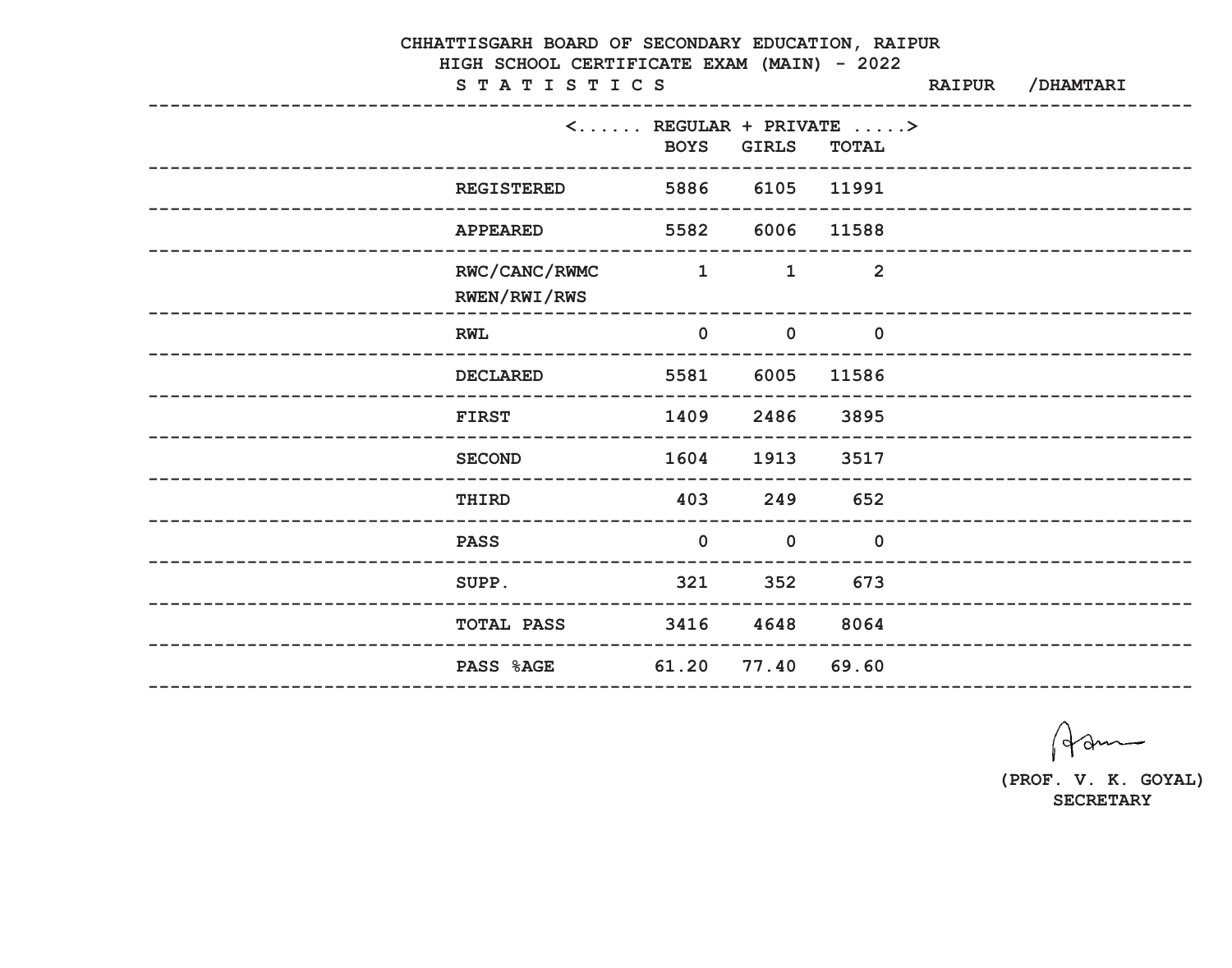| CHHATTISGARH BOARD OF SECONDARY EDUCATION, RAIPUR<br>HIGH SCHOOL CERTIFICATE EXAM (MAIN) - 2022 |                 |              |                                                                                    |               |                             |  |  |  |
|-------------------------------------------------------------------------------------------------|-----------------|--------------|------------------------------------------------------------------------------------|---------------|-----------------------------|--|--|--|
| STATISTICS                                                                                      |                 |              |                                                                                    | <b>RAIPUR</b> | /DURG                       |  |  |  |
|                                                                                                 | <b>BOYS</b>     | <b>GIRLS</b> | $\langle \ldots \ldots \rangle$ REGULAR + PRIVATE $\ldots \rangle$<br><b>TOTAL</b> |               |                             |  |  |  |
| <b>REGISTERED</b>                                                                               | 9286            | 10178 19464  |                                                                                    |               | ------------------------    |  |  |  |
| <b>APPEARED</b>                                                                                 | 8911            | 10007        | 18918                                                                              |               | --------------------------  |  |  |  |
| RWC/CANC/RWMC<br>RWEN/RWI/RWS                                                                   | 5 <sup>5</sup>  | 6            | 11                                                                                 |               |                             |  |  |  |
| <b>RWL</b>                                                                                      | $\mathbf 1$     | $\mathbf{3}$ | 4                                                                                  |               |                             |  |  |  |
| <b>DECLARED</b>                                                                                 | 8905            | 9998         | 18903                                                                              |               |                             |  |  |  |
| <b>FIRST</b>                                                                                    | 2386            | 4150         | 6536                                                                               |               |                             |  |  |  |
| <b>SECOND</b>                                                                                   | 2499            | 2951         | 5450                                                                               |               | -------------------------   |  |  |  |
| THIRD                                                                                           | 591             | 426          | 1017                                                                               |               | --------------------------- |  |  |  |
| <b>PASS</b><br>-----------------------------------                                              | $\mathbf{3}$    | $\mathbf 0$  | $\mathbf{3}$                                                                       |               |                             |  |  |  |
| SUPP.                                                                                           | 447 560         |              | 1007                                                                               |               |                             |  |  |  |
| <b>TOTAL PASS</b>                                                                               | 5479 7527 13006 |              |                                                                                    |               |                             |  |  |  |
| PASS %AGE 61.52 75.28 68.80                                                                     |                 |              |                                                                                    |               |                             |  |  |  |
|                                                                                                 |                 |              |                                                                                    |               |                             |  |  |  |

Ham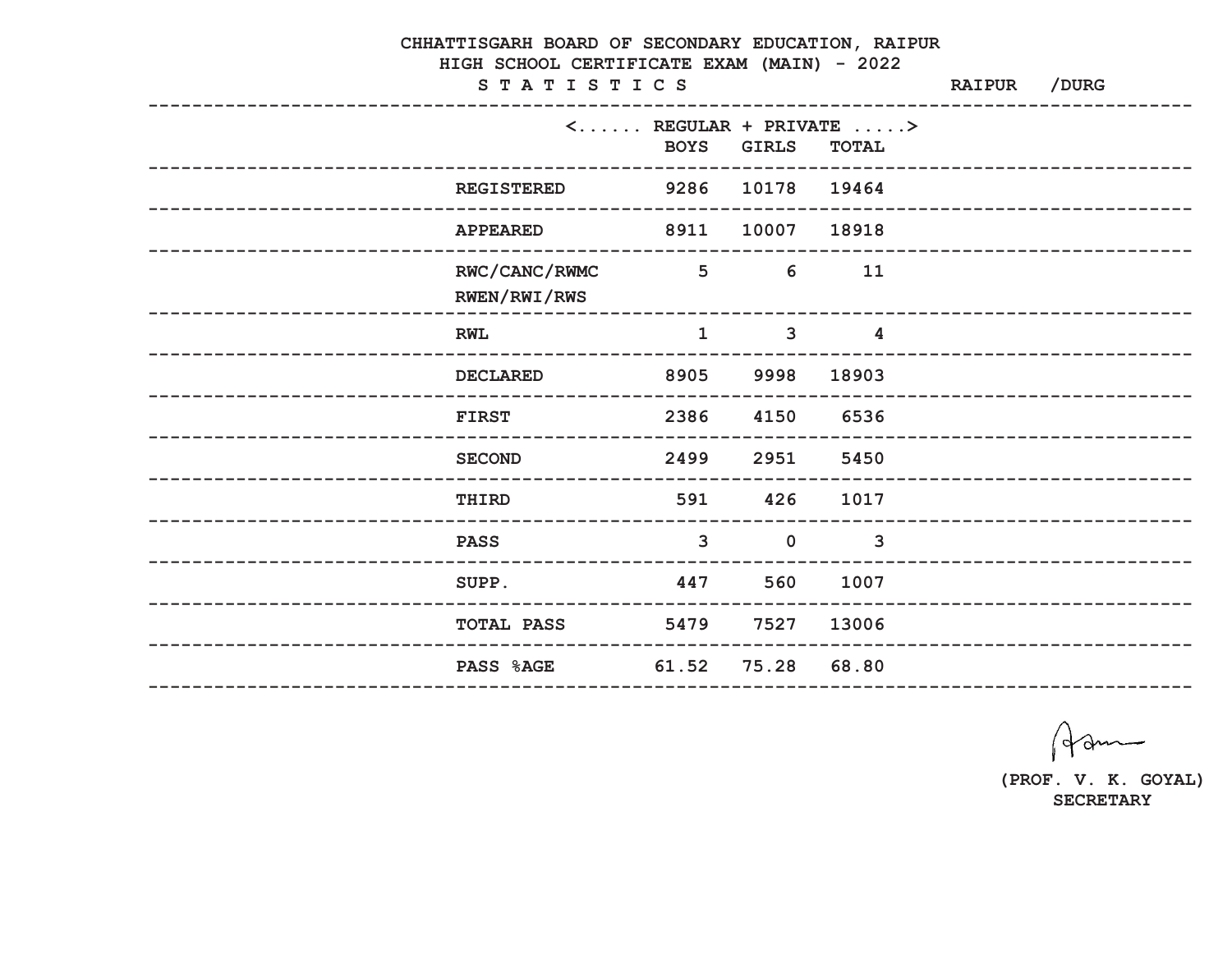|                  | CHHATTISGARH BOARD OF SECONDARY EDUCATION, RAIPUR<br>HIGH SCHOOL CERTIFICATE EXAM (MAIN) - 2022<br>STATISTICS | <b>RAIPUR</b>                                                                     | /GARIYABAND    |                |  |                              |
|------------------|---------------------------------------------------------------------------------------------------------------|-----------------------------------------------------------------------------------|----------------|----------------|--|------------------------------|
|                  | ----------------                                                                                              | $\langle \ldots \ldots \rangle$ REGULAR + PRIVATE $\ldots \rangle$<br><b>BOYS</b> | <b>GIRLS</b>   | <b>TOTAL</b>   |  |                              |
|                  | <b>REGISTERED</b>                                                                                             | 4272 4562 8834<br>---------------------------                                     |                |                |  | ___________________________  |
|                  | <b>APPEARED</b>                                                                                               | 4056 4474 8530                                                                    |                |                |  | --------------------------   |
|                  | RWC/CANC/RWMC<br>RWEN/RWI/RWS                                                                                 | $\overline{\mathbf{2}}$                                                           | $\overline{3}$ | 5              |  |                              |
|                  | <b>RWL</b>                                                                                                    | $\mathbf 0$                                                                       | $\mathbf 0$    | $\mathbf 0$    |  |                              |
|                  | <b>DECLARED</b>                                                                                               | 4054                                                                              | 4471           | 8525           |  |                              |
|                  | <b>FIRST</b>                                                                                                  | 1058                                                                              | 1594           | 2652           |  | ___________________          |
|                  | <b>SECOND</b>                                                                                                 | 1289                                                                              | 1650           | 2939           |  | --------------------------   |
|                  | THIRD                                                                                                         | 427                                                                               | 274            | 701            |  | ---------------------------- |
| ---------------- | <b>PASS</b><br>----------------------------                                                                   | $\mathbf 0$                                                                       | $\mathbf 0$    | $\overline{0}$ |  |                              |
|                  | SUPP.                                                                                                         | 184 185 369                                                                       |                |                |  |                              |
|                  | <b>TOTAL PASS 2774 3518 6292</b>                                                                              |                                                                                   |                |                |  |                              |
|                  | PASS %AGE 68.42 78.68 73.80<br>--------------                                                                 |                                                                                   |                |                |  |                              |

Ham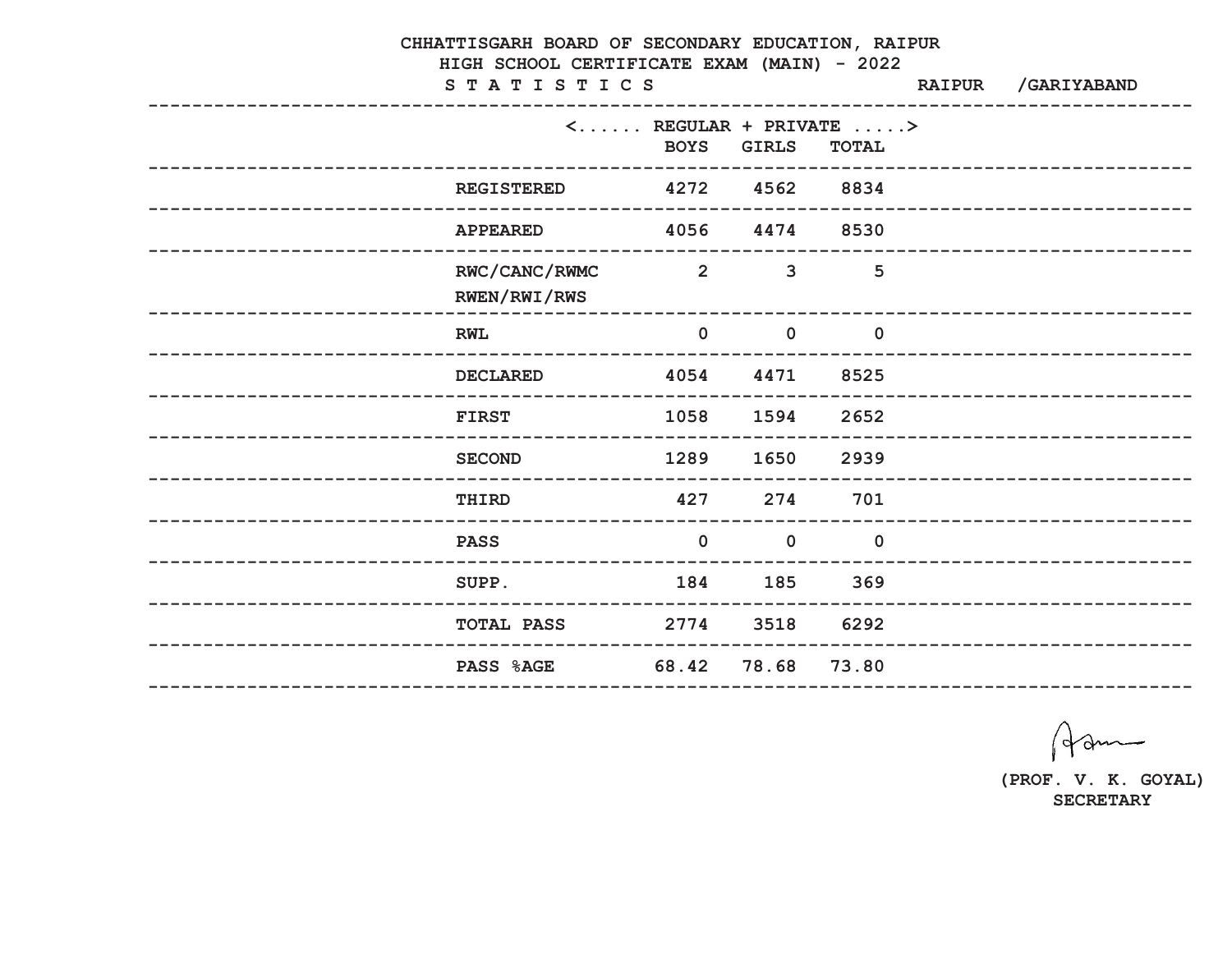|  | CHHATTISGARH BOARD OF SECONDARY EDUCATION, RAIPUR<br>HIGH SCHOOL CERTIFICATE EXAM (MAIN) - 2022 | <b>RAIPUR</b>            | /KAWARDHA                              |                                                                                    |  |                           |
|--|-------------------------------------------------------------------------------------------------|--------------------------|----------------------------------------|------------------------------------------------------------------------------------|--|---------------------------|
|  | STATISTICS                                                                                      |                          |                                        |                                                                                    |  |                           |
|  |                                                                                                 | <b>BOYS</b>              | <b>GIRLS</b>                           | $\langle \ldots \ldots \rangle$ REGULAR + PRIVATE $\ldots \rangle$<br><b>TOTAL</b> |  |                           |
|  | -------------------------------------<br><b>REGISTERED</b>                                      | 6800                     | --------------<br>7174                 | 13974                                                                              |  | ------------------------  |
|  | <b>APPEARED</b>                                                                                 | 6465                     | 7010                                   | 13475                                                                              |  |                           |
|  | RWC/CANC/RWMC<br>RWEN/RWI/RWS                                                                   | $\overline{\phantom{1}}$ | 6                                      | 11                                                                                 |  |                           |
|  | <b>RWL</b>                                                                                      | $\mathbf 0$              | $\mathbf 0$<br>----------------------- | $\mathbf 0$                                                                        |  |                           |
|  | <b>DECLARED</b>                                                                                 | 6460                     |                                        | 7004 13464                                                                         |  |                           |
|  | <b>FIRST</b>                                                                                    | 1932                     | 2832                                   | 4764                                                                               |  |                           |
|  | <b>SECOND</b>                                                                                   | 1889                     | 2198                                   | 4087                                                                               |  |                           |
|  | <b>THIRD</b>                                                                                    | 403                      | 208                                    | 611                                                                                |  | _________________________ |
|  | <b>PASS</b>                                                                                     | $\mathbf 0$              | $\mathbf 0$                            | $\mathbf 0$                                                                        |  | ________________________  |
|  | SUPP.                                                                                           | 327                      |                                        | 398 725                                                                            |  |                           |
|  | <b>TOTAL PASS</b>                                                                               | 4224 5238 9462           |                                        |                                                                                    |  |                           |
|  | <b>PASS %AGE</b>                                                                                | 65.38                    | 74.78                                  | 70.27                                                                              |  |                           |
|  |                                                                                                 |                          |                                        |                                                                                    |  |                           |

Ham

(PROF. V. K. GOYAL) **SECRETARY**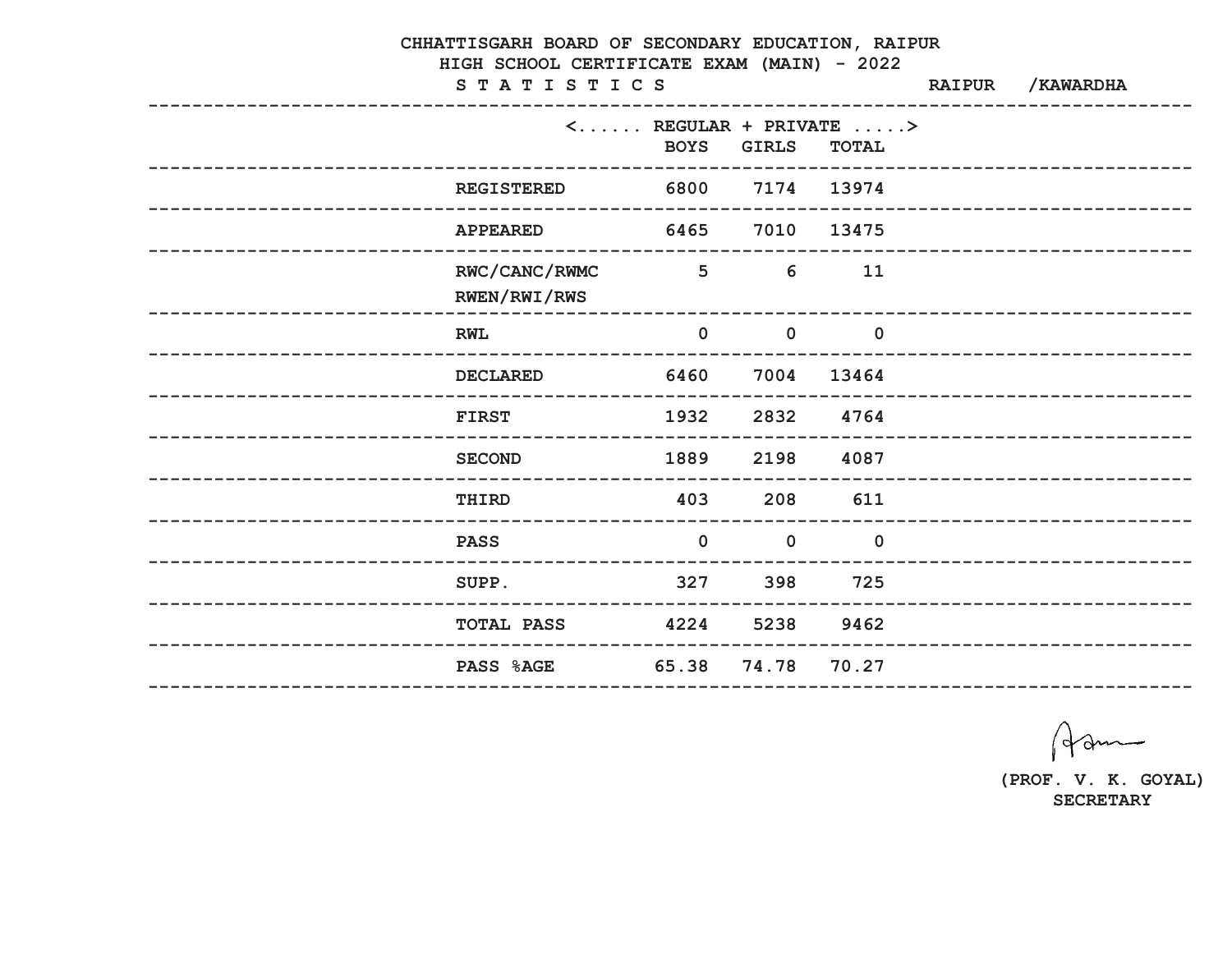| CHHATTISGARH BOARD OF SECONDARY EDUCATION, RAIPUR<br>HIGH SCHOOL CERTIFICATE EXAM (MAIN) - 2022 |                                                                         |                                                                                   |              |                |               |                            |  |  |  |
|-------------------------------------------------------------------------------------------------|-------------------------------------------------------------------------|-----------------------------------------------------------------------------------|--------------|----------------|---------------|----------------------------|--|--|--|
|                                                                                                 | STATISTICS                                                              |                                                                                   |              |                | <b>RAIPUR</b> | /MAHASAMUND                |  |  |  |
|                                                                                                 | ------------------                                                      | $\langle \ldots \ldots \rangle$ REGULAR + PRIVATE $\ldots \rangle$<br><b>BOYS</b> | <b>GIRLS</b> | <b>TOTAL</b>   |               |                            |  |  |  |
|                                                                                                 | <b>REGISTERED</b>                                                       | 6919 7974 14893                                                                   |              |                |               | -------------------------- |  |  |  |
|                                                                                                 | <b>APPEARED</b>                                                         | 6537                                                                              | 7738         | 14275          |               | -------------------------- |  |  |  |
|                                                                                                 | RWC/CANC/RWMC<br>RWEN/RWI/RWS                                           | $\sim$ 2                                                                          | $\mathbf 0$  | $\overline{2}$ |               |                            |  |  |  |
|                                                                                                 | <b>RWL</b>                                                              | $\mathbf 0$                                                                       | $\mathbf 0$  | $\mathbf 0$    |               |                            |  |  |  |
|                                                                                                 | <b>DECLARED</b>                                                         | 6535                                                                              | 7738         | 14273          |               |                            |  |  |  |
|                                                                                                 | <b>FIRST</b>                                                            | 1990                                                                              | 3551         | 5541           |               |                            |  |  |  |
|                                                                                                 | <b>SECOND</b>                                                           | 2104                                                                              | 2395         | 4499           |               | __________________________ |  |  |  |
|                                                                                                 | THIRD                                                                   | 472                                                                               | 334          | 806            |               | -------------------------- |  |  |  |
|                                                                                                 | <b>PASS</b><br>-----------------<br>----------------------------------- | $\mathbf{3}$                                                                      | $\mathbf 0$  | $\mathbf{3}$   |               |                            |  |  |  |
|                                                                                                 | SUPP.                                                                   | 292 241 533                                                                       |              |                |               |                            |  |  |  |
|                                                                                                 | TOTAL PASS 4569 6280 10849                                              |                                                                                   |              |                |               |                            |  |  |  |
|                                                                                                 | PASS %AGE 69.91 81.15 76.01                                             |                                                                                   |              |                |               |                            |  |  |  |
|                                                                                                 |                                                                         |                                                                                   |              |                |               |                            |  |  |  |

Ham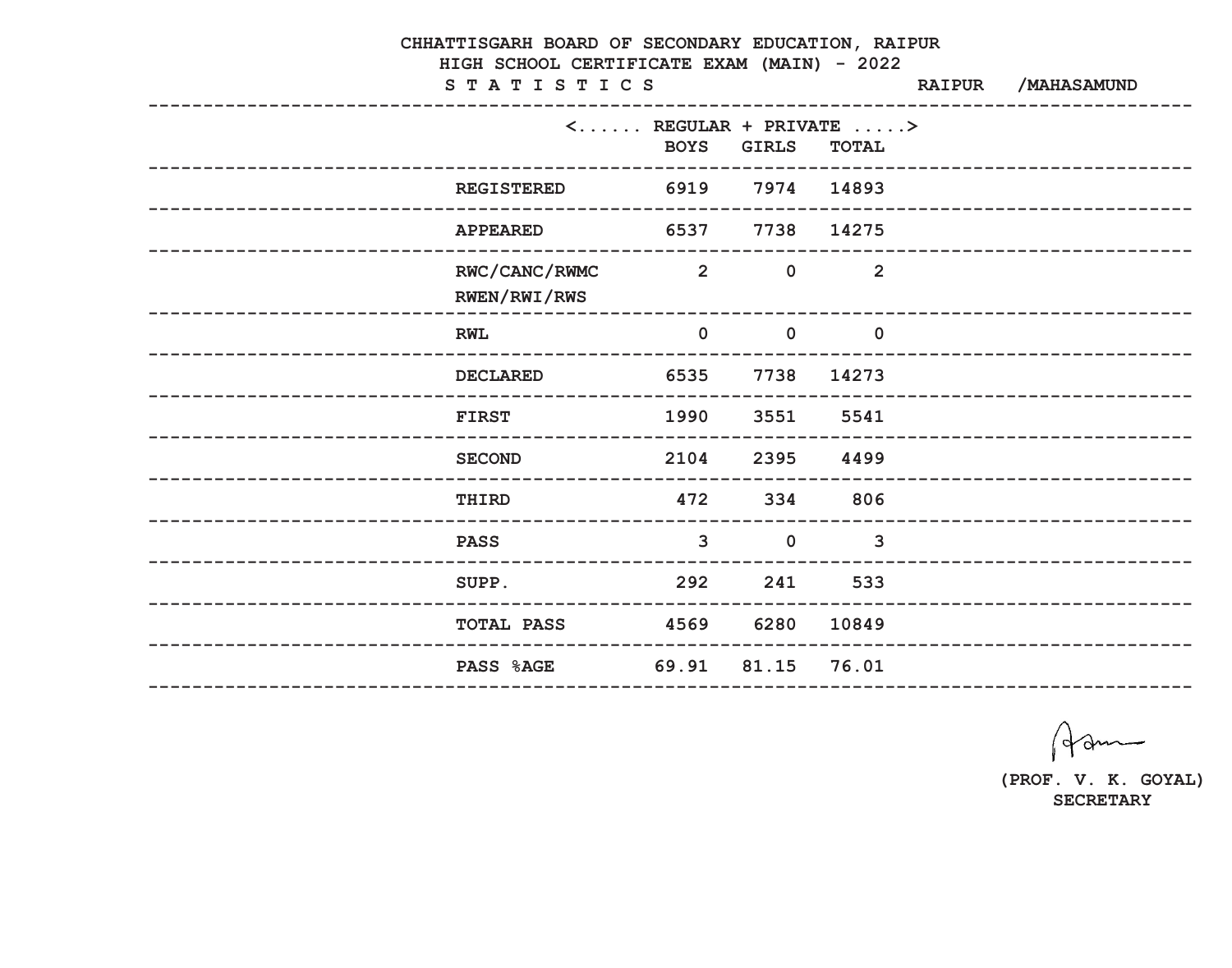| CHHATTISGARH BOARD OF SECONDARY EDUCATION, RAIPUR<br>HIGH SCHOOL CERTIFICATE EXAM (MAIN) - 2022 |                               |                                                        |                                           |                                                     |  |                              |  |  |  |
|-------------------------------------------------------------------------------------------------|-------------------------------|--------------------------------------------------------|-------------------------------------------|-----------------------------------------------------|--|------------------------------|--|--|--|
|                                                                                                 | STATISTICS                    |                                                        |                                           | ----------------                                    |  | RAIPUR / RAIPUR              |  |  |  |
|                                                                                                 |                               | $\langle \ldots \ldots$ REGULAR + PRIVATE $\ldots \ge$ | <b>BOYS GIRLS</b>                         | <b>TOTAL</b>                                        |  |                              |  |  |  |
|                                                                                                 | <b>REGISTERED</b>             |                                                        | 14466 16012 30478<br>-------------------- |                                                     |  | ---------------------------- |  |  |  |
|                                                                                                 | <b>APPEARED</b>               |                                                        | 13949 15721 29670                         |                                                     |  | --------------------------   |  |  |  |
|                                                                                                 | RWC/CANC/RWMC<br>RWEN/RWI/RWS | $\overline{\mathbf{8}}$                                | 5 <sup>1</sup>                            | 13                                                  |  |                              |  |  |  |
|                                                                                                 | <b>RWL</b>                    | $\mathbf{1}$                                           |                                           | 5<br>$\overline{4}$<br>---------------------------- |  |                              |  |  |  |
|                                                                                                 | <b>DECLARED</b>               | 13940                                                  | 15712 29652                               |                                                     |  | --------------------------   |  |  |  |
|                                                                                                 | <b>FIRST</b>                  | 3883                                                   | 6059                                      | 9942                                                |  |                              |  |  |  |
|                                                                                                 | <b>SECOND</b>                 |                                                        | 3665 4583                                 | 8248                                                |  | ----------------------       |  |  |  |
| __________________________                                                                      | THIRD                         | 1130                                                   | 824                                       | 1954                                                |  | --------------------------   |  |  |  |
|                                                                                                 | <b>PASS</b>                   | 5                                                      | 5 <sup>5</sup>                            | 10                                                  |  |                              |  |  |  |
|                                                                                                 | SUPP.                         | 640 795                                                |                                           | 1435                                                |  |                              |  |  |  |
|                                                                                                 | TOTAL PASS 8683 11471 20154   |                                                        |                                           |                                                     |  |                              |  |  |  |
|                                                                                                 | <b>PASS %AGE</b>              |                                                        | 62.28 73.00 67.96                         |                                                     |  |                              |  |  |  |
|                                                                                                 |                               |                                                        |                                           |                                                     |  |                              |  |  |  |

Ham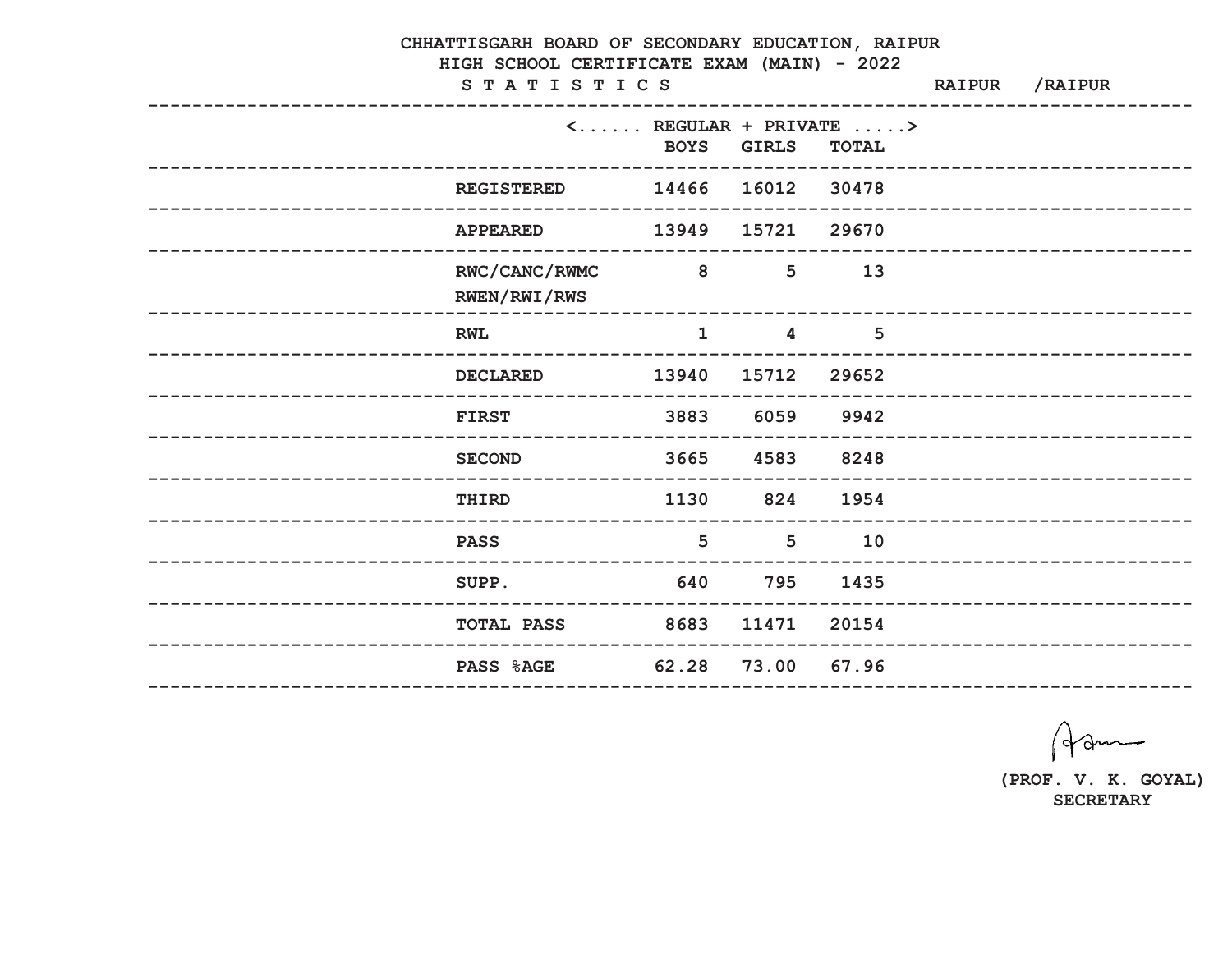| CHHATTISGARH BOARD OF SECONDARY EDUCATION, RAIPUR<br>HIGH SCHOOL CERTIFICATE EXAM (MAIN) - 2022 |                               |                            |                   |                                                                                    |               |                              |  |  |  |
|-------------------------------------------------------------------------------------------------|-------------------------------|----------------------------|-------------------|------------------------------------------------------------------------------------|---------------|------------------------------|--|--|--|
|                                                                                                 | STATISTICS                    |                            |                   |                                                                                    | <b>RAIPUR</b> | /RAJNANDGAON                 |  |  |  |
|                                                                                                 | ----------------              | <b>BOYS</b>                | <b>GIRLS</b>      | $\langle \ldots \ldots \rangle$ REGULAR + PRIVATE $\ldots \rangle$<br><b>TOTAL</b> |               |                              |  |  |  |
|                                                                                                 | <b>REGISTERED</b>             | 11906                      | 13081 24987       |                                                                                    |               | --------------------------   |  |  |  |
|                                                                                                 | <b>APPEARED</b>               | 11431                      | 12875             | 24306                                                                              |               | --------------------------   |  |  |  |
|                                                                                                 | RWC/CANC/RWMC<br>RWEN/RWI/RWS | 10                         |                   | $2 \qquad \qquad 12$                                                               |               |                              |  |  |  |
|                                                                                                 | <b>RWL</b>                    | $\mathbf 0$                | $\mathbf{1}$      | $\mathbf{1}$                                                                       |               |                              |  |  |  |
|                                                                                                 | <b>DECLARED</b>               | 11421                      | 12872             | 24293                                                                              |               |                              |  |  |  |
|                                                                                                 | <b>FIRST</b>                  | 3144<br>------------------ | 5123              | 8267                                                                               |               | ______________________       |  |  |  |
|                                                                                                 | <b>SECOND</b>                 | 4011                       | 4752              | 8763                                                                               |               |                              |  |  |  |
|                                                                                                 | <b>THIRD</b>                  | 904                        | 568               | 1472                                                                               |               | ---------------------------- |  |  |  |
|                                                                                                 | <b>PASS</b>                   | $\mathbf{1}$               | $\mathbf 0$       | $\mathbf{1}$                                                                       |               |                              |  |  |  |
|                                                                                                 | SUPP.                         |                            | 459 470 929       |                                                                                    |               |                              |  |  |  |
|                                                                                                 | <b>TOTAL PASS</b>             |                            | 8060 10443 18503  |                                                                                    |               |                              |  |  |  |
|                                                                                                 | <b>PASS %AGE</b>              |                            | 70.57 81.12 76.16 |                                                                                    |               |                              |  |  |  |
|                                                                                                 |                               |                            |                   |                                                                                    |               |                              |  |  |  |

Ham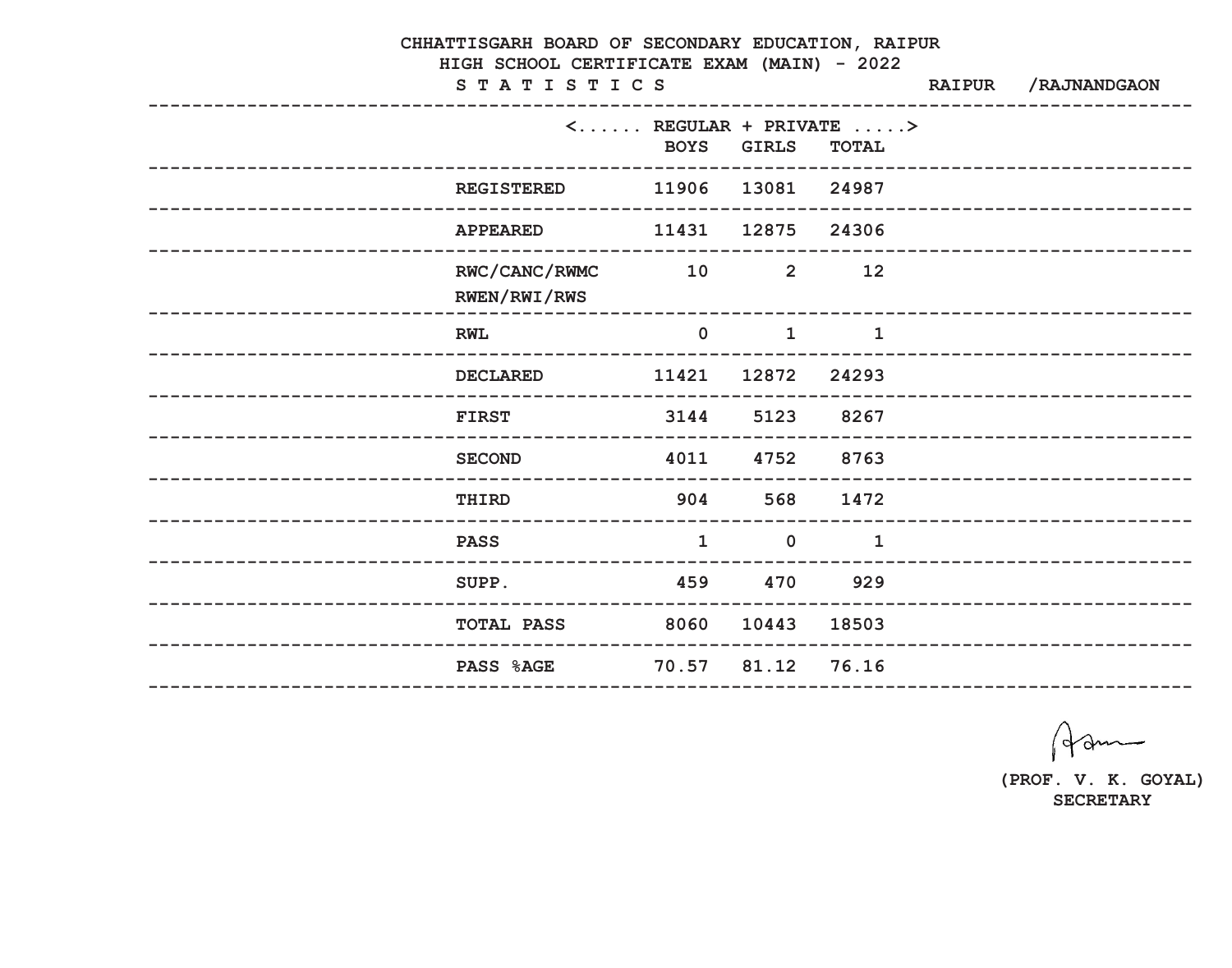|                    | CHHATTISGARH BOARD OF SECONDARY EDUCATION, RAIPUR<br>HIGH SCHOOL CERTIFICATE EXAM (MAIN) - 2022<br>STATISTICS | <b>BILASPUR /BILASPUR</b> |                |                                                                                    |                             |
|--------------------|---------------------------------------------------------------------------------------------------------------|---------------------------|----------------|------------------------------------------------------------------------------------|-----------------------------|
|                    | -----------------                                                                                             | <b>BOYS</b>               | <b>GIRLS</b>   | $\langle \ldots \ldots \rangle$ REGULAR + PRIVATE $\ldots \rangle$<br><b>TOTAL</b> |                             |
|                    | <b>REGISTERED</b>                                                                                             | 12757 14041 26798         |                |                                                                                    | __________________________  |
|                    | <b>APPEARED</b>                                                                                               | 12149                     | 13609          | 25758                                                                              | --------------------------- |
|                    | RWC/CANC/RWMC<br>RWEN/RWI/RWS                                                                                 | $\sim$ 1                  | $\overline{2}$ | 3                                                                                  |                             |
|                    | <b>RWL</b>                                                                                                    | $\mathbf 0$               | $\mathbf 0$    | $\mathbf 0$                                                                        |                             |
|                    | <b>DECLARED</b>                                                                                               | 12148                     | 13607          | 25755                                                                              |                             |
|                    | <b>FIRST</b>                                                                                                  | 3348                      | 5150           | 8498                                                                               |                             |
|                    | <b>SECOND</b>                                                                                                 | 3614                      | 4592           | 8206                                                                               | --------------------------  |
|                    | THIRD                                                                                                         | 951                       | 709            | 1660                                                                               | --------------------------  |
| ------------------ | <b>PASS</b>                                                                                                   | $\mathbf{1}$              | $\mathbf 0$    | $\mathbf{1}$                                                                       |                             |
|                    | SUPP.                                                                                                         | 515 508 1023              |                |                                                                                    |                             |
|                    | TOTAL PASS 7914 10451 18365                                                                                   |                           |                |                                                                                    |                             |
|                    | PASS %AGE 65.14 76.80 71.30                                                                                   |                           |                |                                                                                    |                             |

Ham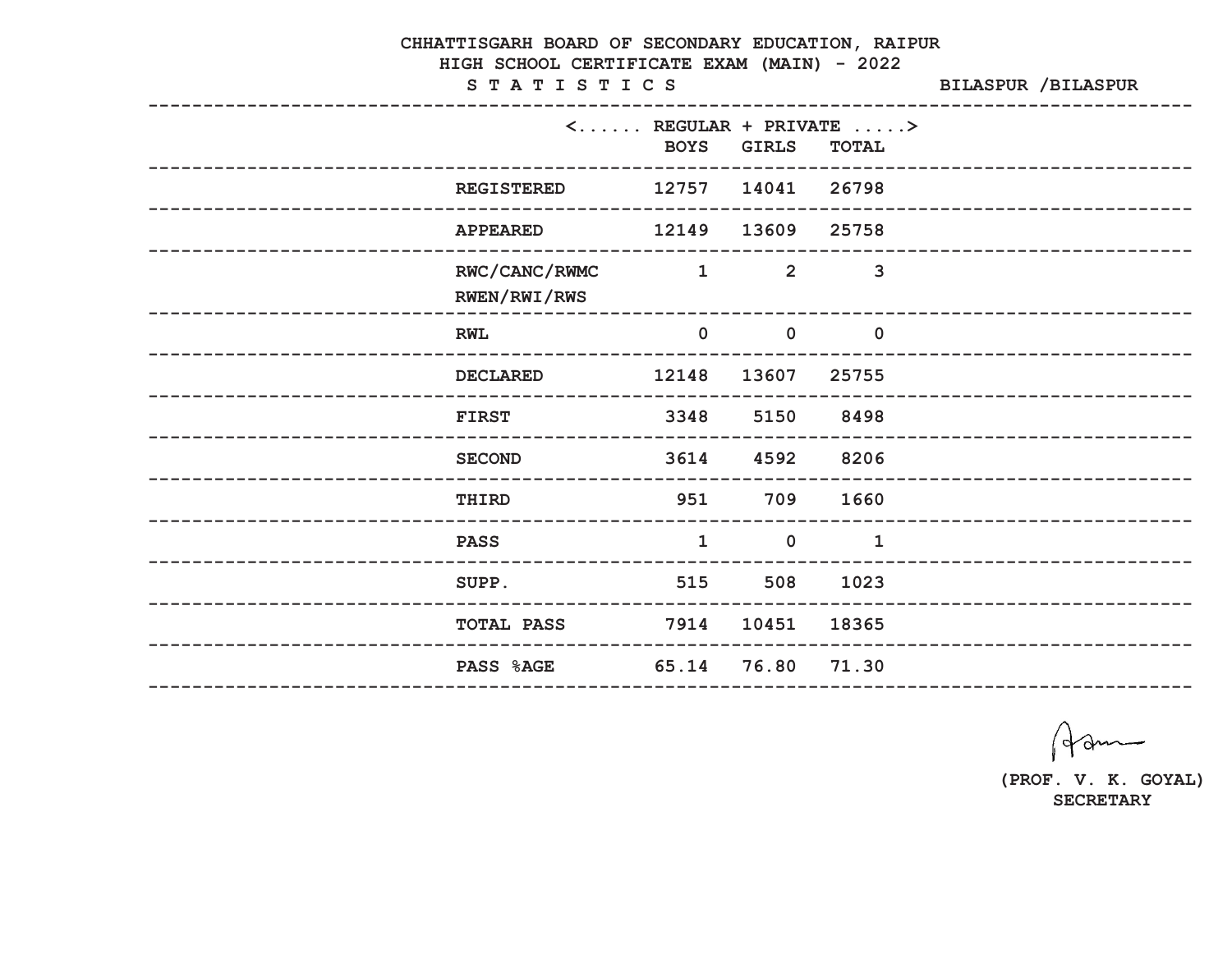| CHHATTISGARH BOARD OF SECONDARY EDUCATION, RAIPUR<br>HIGH SCHOOL CERTIFICATE EXAM (MAIN) - 2022<br>STATISTICS<br><b>BILASPUR / JANJGIR</b> |                                                                                                                                                                                                                                                                                                                                                                                                                                                                                 |                         |                                                                                    |  |                              |  |  |
|--------------------------------------------------------------------------------------------------------------------------------------------|---------------------------------------------------------------------------------------------------------------------------------------------------------------------------------------------------------------------------------------------------------------------------------------------------------------------------------------------------------------------------------------------------------------------------------------------------------------------------------|-------------------------|------------------------------------------------------------------------------------|--|------------------------------|--|--|
|                                                                                                                                            |                                                                                                                                                                                                                                                                                                                                                                                                                                                                                 | <b>BOYS GIRLS</b>       | $\langle \ldots \ldots \rangle$ REGULAR + PRIVATE $\ldots \rangle$<br><b>TOTAL</b> |  |                              |  |  |
| ____________________________________<br><b>REGISTERED</b>                                                                                  |                                                                                                                                                                                                                                                                                                                                                                                                                                                                                 | 13828 14506 28334       |                                                                                    |  | ----------------------       |  |  |
| <b>APPEARED</b>                                                                                                                            | 13208                                                                                                                                                                                                                                                                                                                                                                                                                                                                           | 14184 27392             |                                                                                    |  | --------------------------   |  |  |
| RWC/CANC/RWMC<br>RWEN/RWI/RWS                                                                                                              | $\overline{\phantom{a}}$ $\overline{\phantom{a}}$ $\overline{\phantom{a}}$ $\overline{\phantom{a}}$ $\overline{\phantom{a}}$ $\overline{\phantom{a}}$ $\overline{\phantom{a}}$ $\overline{\phantom{a}}$ $\overline{\phantom{a}}$ $\overline{\phantom{a}}$ $\overline{\phantom{a}}$ $\overline{\phantom{a}}$ $\overline{\phantom{a}}$ $\overline{\phantom{a}}$ $\overline{\phantom{a}}$ $\overline{\phantom{a}}$ $\overline{\phantom{a}}$ $\overline{\phantom{a}}$ $\overline{\$ | $\overline{4}$          | 5                                                                                  |  |                              |  |  |
| <b>RWL</b>                                                                                                                                 | $\overline{2}$                                                                                                                                                                                                                                                                                                                                                                                                                                                                  | $\overline{\mathbf{2}}$ | $\overline{\mathbf{4}}$                                                            |  |                              |  |  |
| <b>DECLARED</b>                                                                                                                            | 13205                                                                                                                                                                                                                                                                                                                                                                                                                                                                           | 14178                   | 27383                                                                              |  | ____________________________ |  |  |
| <b>FIRST</b>                                                                                                                               | 4250                                                                                                                                                                                                                                                                                                                                                                                                                                                                            | 6568                    | 10818                                                                              |  |                              |  |  |
| <b>SECOND</b>                                                                                                                              | 4262                                                                                                                                                                                                                                                                                                                                                                                                                                                                            | 4404                    | 8666                                                                               |  | ________________________     |  |  |
| THIRD                                                                                                                                      | 602                                                                                                                                                                                                                                                                                                                                                                                                                                                                             | 322                     | 924                                                                                |  | --------------------------   |  |  |
| <b>PASS</b>                                                                                                                                | $\mathbf 0$                                                                                                                                                                                                                                                                                                                                                                                                                                                                     | $\mathbf 0$             | $\mathbf 0$                                                                        |  |                              |  |  |
| 557 487 1044<br>SUPP.                                                                                                                      |                                                                                                                                                                                                                                                                                                                                                                                                                                                                                 |                         |                                                                                    |  |                              |  |  |
| <b>TOTAL PASS</b> 9114 11294 20408                                                                                                         |                                                                                                                                                                                                                                                                                                                                                                                                                                                                                 |                         |                                                                                    |  |                              |  |  |
| <b>PASS %AGE</b>                                                                                                                           |                                                                                                                                                                                                                                                                                                                                                                                                                                                                                 | 69.01 79.65 74.52       |                                                                                    |  |                              |  |  |
|                                                                                                                                            |                                                                                                                                                                                                                                                                                                                                                                                                                                                                                 |                         |                                                                                    |  |                              |  |  |

Ham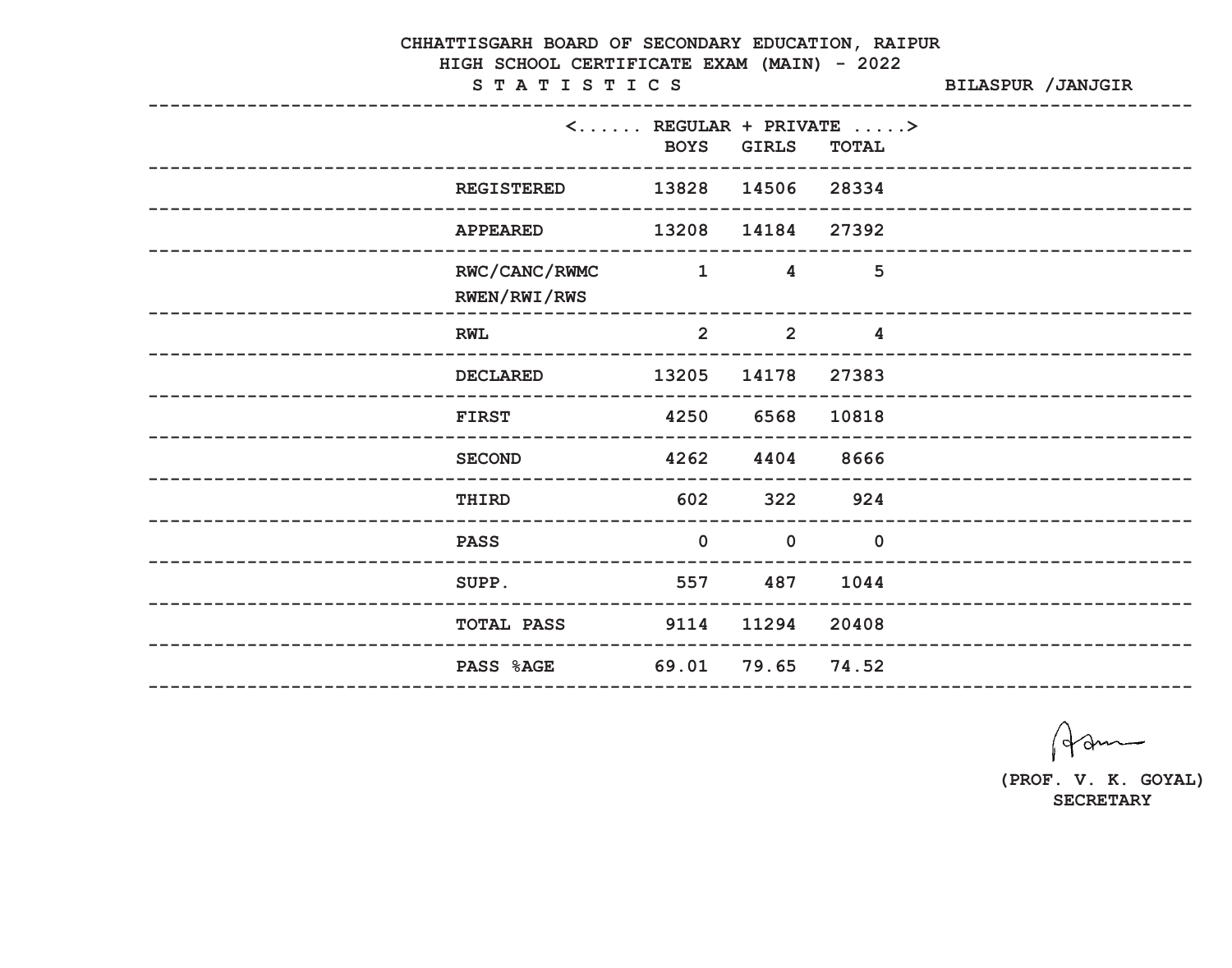| CHHATTISGARH BOARD OF SECONDARY EDUCATION, RAIPUR<br>HIGH SCHOOL CERTIFICATE EXAM (MAIN) - 2022<br>STATISTICS | <b>BILASPUR / KORBA</b>               |                |                                                                                    |  |                            |
|---------------------------------------------------------------------------------------------------------------|---------------------------------------|----------------|------------------------------------------------------------------------------------|--|----------------------------|
| ----------------                                                                                              | <b>BOYS</b>                           | <b>GIRLS</b>   | $\langle \ldots \ldots \rangle$ REGULAR + PRIVATE $\ldots \rangle$<br><b>TOTAL</b> |  |                            |
| <b>REGISTERED</b>                                                                                             | 7734 8492 16226<br>------------------ |                |                                                                                    |  | _______________________    |
| <b>APPEARED</b>                                                                                               | 7331                                  | 8275           | 15606                                                                              |  | -------------------------- |
| RWC/CANC/RWMC<br>RWEN/RWI/RWS                                                                                 | $\overline{4}$                        | $\overline{3}$ | 7                                                                                  |  |                            |
| <b>RWL</b>                                                                                                    | $\mathbf{1}$                          | $\mathbf{1}$   | $\overline{2}$                                                                     |  |                            |
| <b>DECLARED</b>                                                                                               | 7326                                  | 8271           | 15597                                                                              |  |                            |
| <b>FIRST</b>                                                                                                  | 2142                                  | 3606           | 5748                                                                               |  |                            |
| <b>SECOND</b>                                                                                                 | 2554                                  | 2829           | 5383                                                                               |  | ------------------------   |
| THIRD                                                                                                         | 479                                   | 320            | 799                                                                                |  | -------------------------- |
| <b>PASS</b><br>---------------------------                                                                    | $\overline{0}$                        | $\mathbf 0$    | $\overline{0}$                                                                     |  |                            |
| SUPP.                                                                                                         | 354 309 663                           |                |                                                                                    |  |                            |
| <b>TOTAL PASS</b>                                                                                             | 5175 6755 11930                       |                |                                                                                    |  |                            |
| <b>PASS %AGE</b>                                                                                              | 70.63 81.67 76.48                     |                |                                                                                    |  |                            |

Ham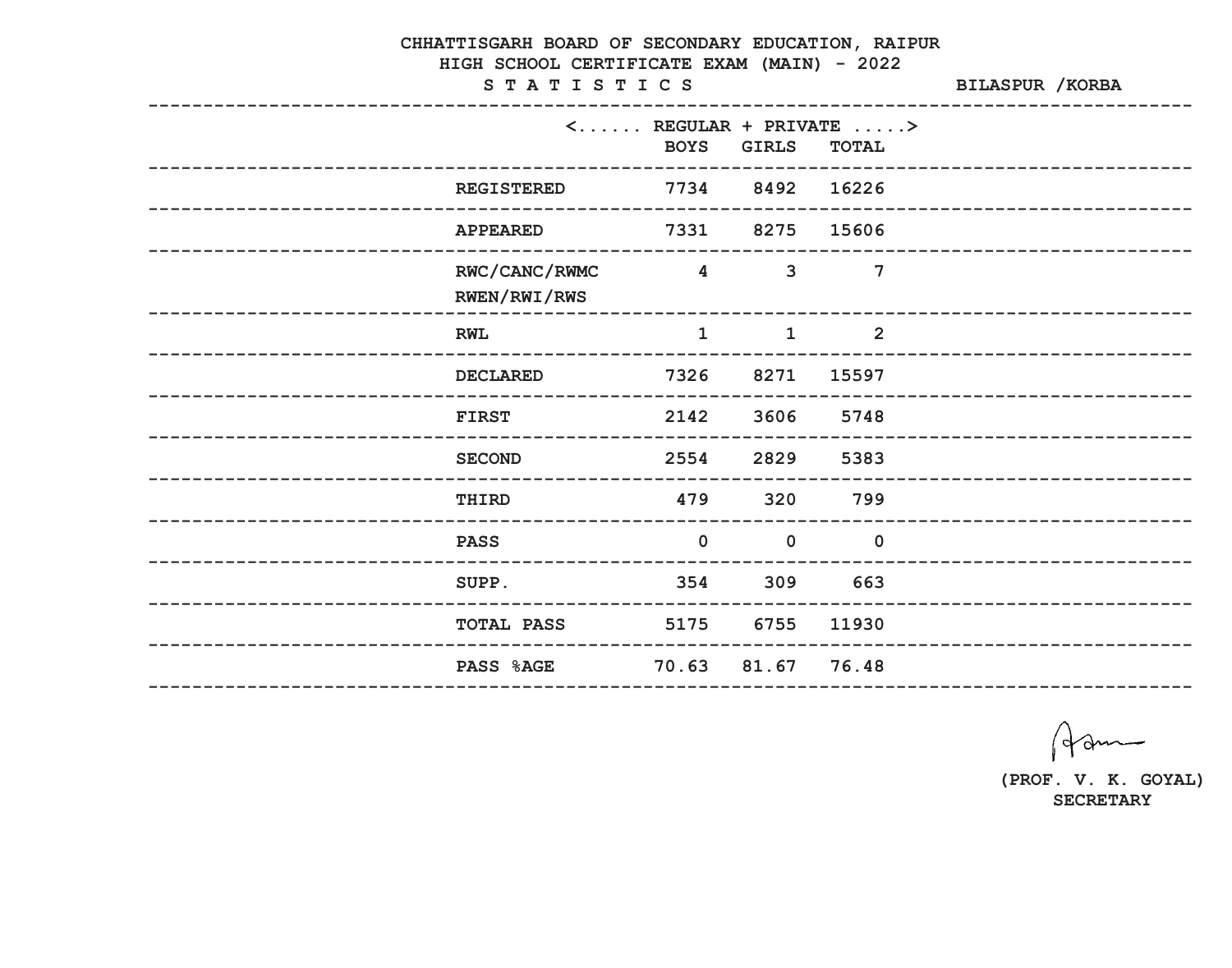|                    | CHHATTISGARH BOARD OF SECONDARY EDUCATION, RAIPUR<br>HIGH SCHOOL CERTIFICATE EXAM (MAIN) - 2022<br>STATISTICS |                                              | BILASPUR / MUNGELI |                                                                                    |  |                             |
|--------------------|---------------------------------------------------------------------------------------------------------------|----------------------------------------------|--------------------|------------------------------------------------------------------------------------|--|-----------------------------|
|                    | ----------------                                                                                              | <b>BOYS</b>                                  | <b>GIRLS</b>       | $\langle \ldots \ldots \rangle$ REGULAR + PRIVATE $\ldots \rangle$<br><b>TOTAL</b> |  |                             |
|                    | <b>REGISTERED</b>                                                                                             | 5837 6591 12428<br>------------------------- |                    |                                                                                    |  | _________________________   |
|                    | <b>APPEARED</b>                                                                                               |                                              | 5630 6484          | 12114                                                                              |  | --------------------------  |
|                    | RWC/CANC/RWMC<br>RWEN/RWI/RWS                                                                                 | $\overline{7}$                               | $\mathbf 0$        | 7                                                                                  |  |                             |
|                    | <b>RWL</b>                                                                                                    | $\mathbf 0$                                  | $\mathbf 0$        | $\mathbf 0$                                                                        |  |                             |
|                    | <b>DECLARED</b>                                                                                               | 5623                                         | 6484               | 12107                                                                              |  |                             |
|                    | <b>FIRST</b>                                                                                                  | 1712                                         | 2508               | 4220                                                                               |  | ___________________         |
|                    | <b>SECOND</b>                                                                                                 | 1861                                         | 2289               | 4150                                                                               |  | --------------------------  |
|                    | THIRD                                                                                                         | 380                                          | 273                | 653                                                                                |  | --------------------------- |
| ------------------ | <b>PASS</b><br>---------------------------                                                                    | $\mathbf{3}$                                 | $\mathbf 0$        | $\mathbf{3}$                                                                       |  |                             |
|                    | SUPP.                                                                                                         | 252 239 491                                  |                    |                                                                                    |  |                             |
|                    | <b>TOTAL PASS</b>                                                                                             | 3956 5070 9026                               |                    |                                                                                    |  |                             |
|                    | PASS %AGE                                                                                                     | 70.35 78.19 74.55                            |                    |                                                                                    |  |                             |

Ham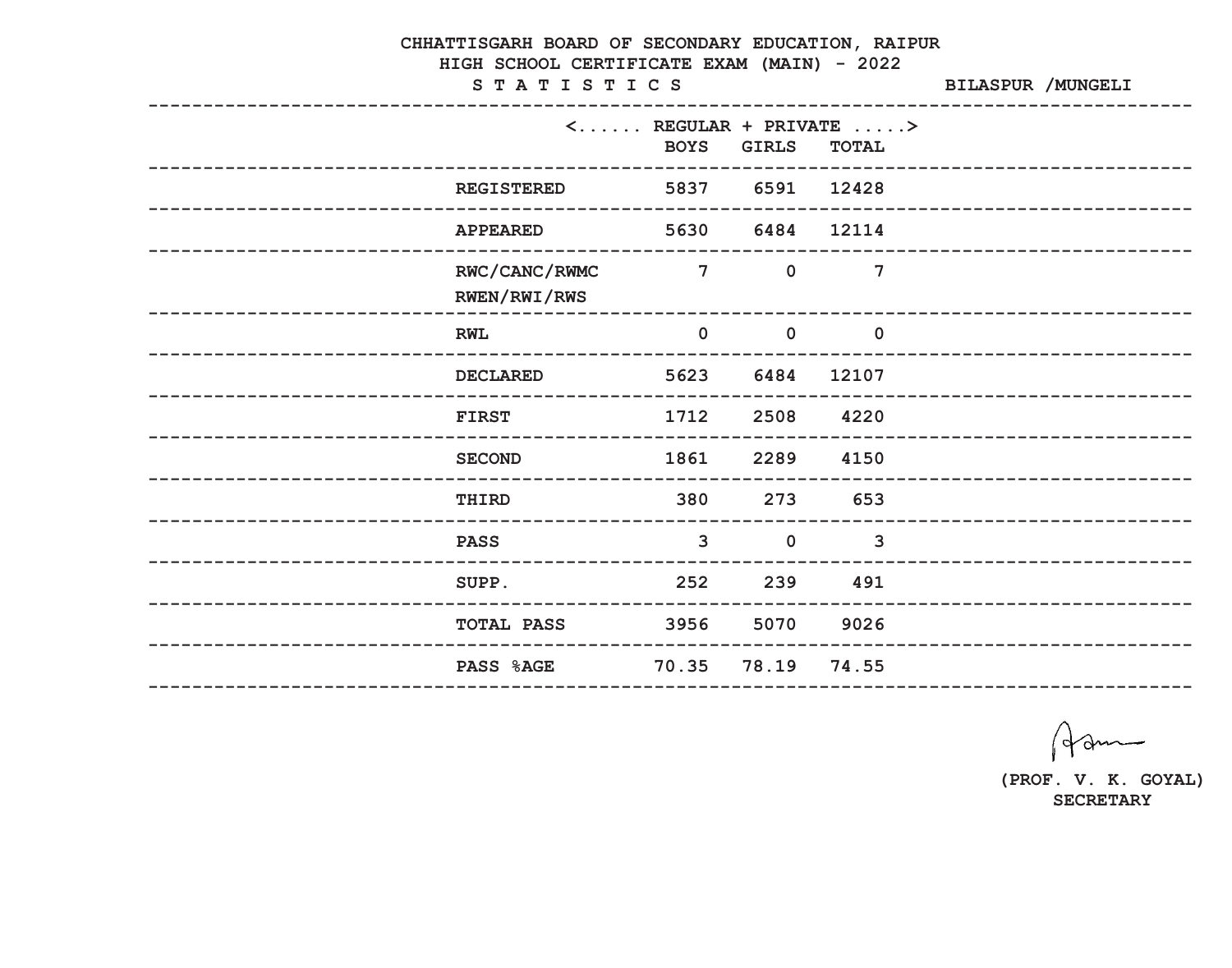|                                          | CHHATTISGARH BOARD OF SECONDARY EDUCATION, RAIPUR<br>HIGH SCHOOL CERTIFICATE EXAM (MAIN) - 2022<br>STATISTICS |              |                                          |                |  |                             |  |
|------------------------------------------|---------------------------------------------------------------------------------------------------------------|--------------|------------------------------------------|----------------|--|-----------------------------|--|
|                                          | $\langle \ldots \ldots$ REGULAR + PRIVATE $\ldots \ge$<br><b>BOYS</b><br>__________________________________   | <b>GIRLS</b> |                                          | <b>TOTAL</b>   |  | --------------------------  |  |
|                                          | <b>REGISTERED</b>                                                                                             |              | 9516 10469 19985                         |                |  |                             |  |
|                                          | 9201<br><b>APPEARED</b>                                                                                       |              | 10308                                    | 19509          |  | __________________________  |  |
|                                          | RWC/CANC/RWMC<br>$\overline{\mathbf{0}}$<br>RWEN/RWI/RWS                                                      |              | $\mathbf 0$                              | $\overline{0}$ |  |                             |  |
| <b>RWL</b>                               |                                                                                                               | $\mathbf{1}$ | 5 <sup>5</sup><br>---------------------- | 6              |  |                             |  |
|                                          | 9200<br><b>DECLARED</b>                                                                                       |              | 10303                                    | 19503          |  |                             |  |
| <b>FIRST</b>                             | 2985                                                                                                          |              | 4649                                     | 7634           |  |                             |  |
|                                          | 2694<br><b>SECOND</b>                                                                                         |              | 3070                                     | 5764           |  | _____________________       |  |
| THIRD<br>__________________________      | 466                                                                                                           |              | 337                                      | 803            |  | --------------------------- |  |
| <b>PASS</b><br>_________________________ | --------------------------------------                                                                        | $\mathbf 0$  | $\mathbf 0$                              | $\mathbf 0$    |  |                             |  |
| SUPP.                                    | 458                                                                                                           |              | 386 844                                  |                |  |                             |  |
|                                          | <b>TOTAL PASS</b>                                                                                             | 6145 8056    |                                          | 14201          |  |                             |  |
|                                          | 66.79<br><b>PASS %AGE</b>                                                                                     |              | 78.19 72.81                              |                |  |                             |  |

Ham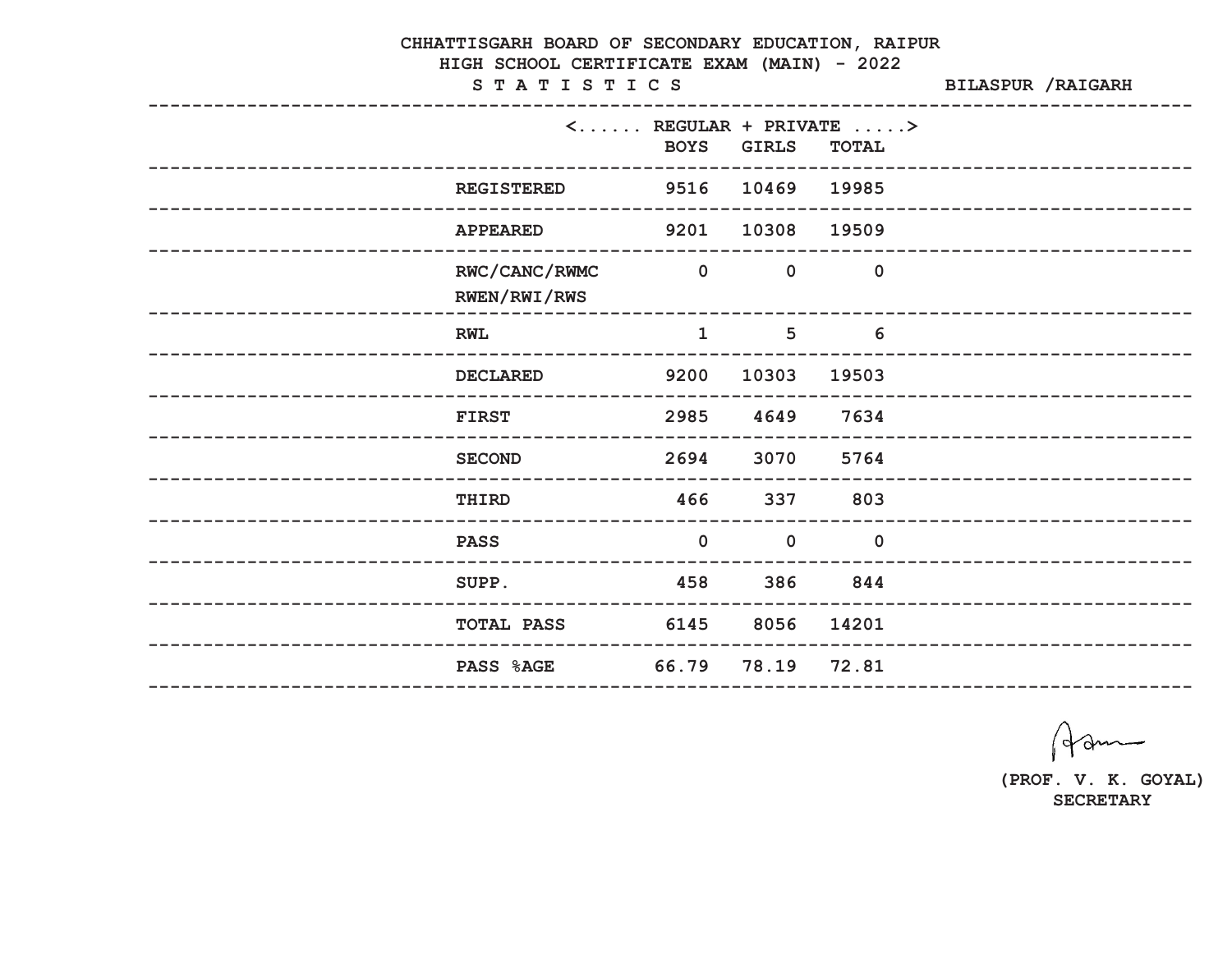|                            | CHHATTISGARH BOARD OF SECONDARY EDUCATION, RAIPUR<br>HIGH SCHOOL CERTIFICATE EXAM (MAIN) - 2022 |                       |                   |                                                                        |                    |                             |
|----------------------------|-------------------------------------------------------------------------------------------------|-----------------------|-------------------|------------------------------------------------------------------------|--------------------|-----------------------------|
|                            | STATISTICS                                                                                      |                       |                   |                                                                        | BILASPUR / G, P, M |                             |
|                            |                                                                                                 | <b>BOYS</b>           | <b>GIRLS</b>      | $\langle \ldots \ldots$ REGULAR + PRIVATE $\ldots \ge$<br><b>TOTAL</b> |                    |                             |
|                            | <b>REGISTERED</b>                                                                               | -------------<br>2364 | 2686              | 5050                                                                   |                    | __________________________  |
|                            | <b>APPEARED</b>                                                                                 | 2241                  | 2612              | 4853                                                                   |                    | _________________________   |
|                            | RWC/CANC/RWMC<br>RWEN/RWI/RWS                                                                   | $\overline{4}$        | $\mathbf 0$       | $\overline{\mathbf{4}}$                                                |                    |                             |
|                            | <b>RWL</b>                                                                                      | $\mathbf 0$           | $\mathbf 0$       | $\mathbf 0$                                                            |                    | ______________________      |
|                            | <b>DECLARED</b>                                                                                 | 2237                  | 2612              | 4849                                                                   |                    |                             |
|                            | <b>FIRST</b>                                                                                    | 353                   | 703               | 1056                                                                   |                    |                             |
| -------------------------- | <b>SECOND</b>                                                                                   | 664                   | 875               | 1539                                                                   |                    | -------------------------   |
|                            | THIRD<br>_____________________________                                                          | 169                   | 128               | 297                                                                    |                    | --------------------------- |
|                            | <b>PASS</b>                                                                                     | $\mathbf 0$           | $\mathbf 0$       | $\mathbf 0$                                                            |                    |                             |
|                            | SUPP.                                                                                           | 133                   | 146 279           |                                                                        |                    |                             |
|                            | <b>TOTAL PASS</b>                                                                               | 1186 1706 2892        |                   |                                                                        |                    |                             |
|                            | <b>PASS %AGE</b>                                                                                |                       | 53.01 65.31 59.64 |                                                                        |                    |                             |

Ham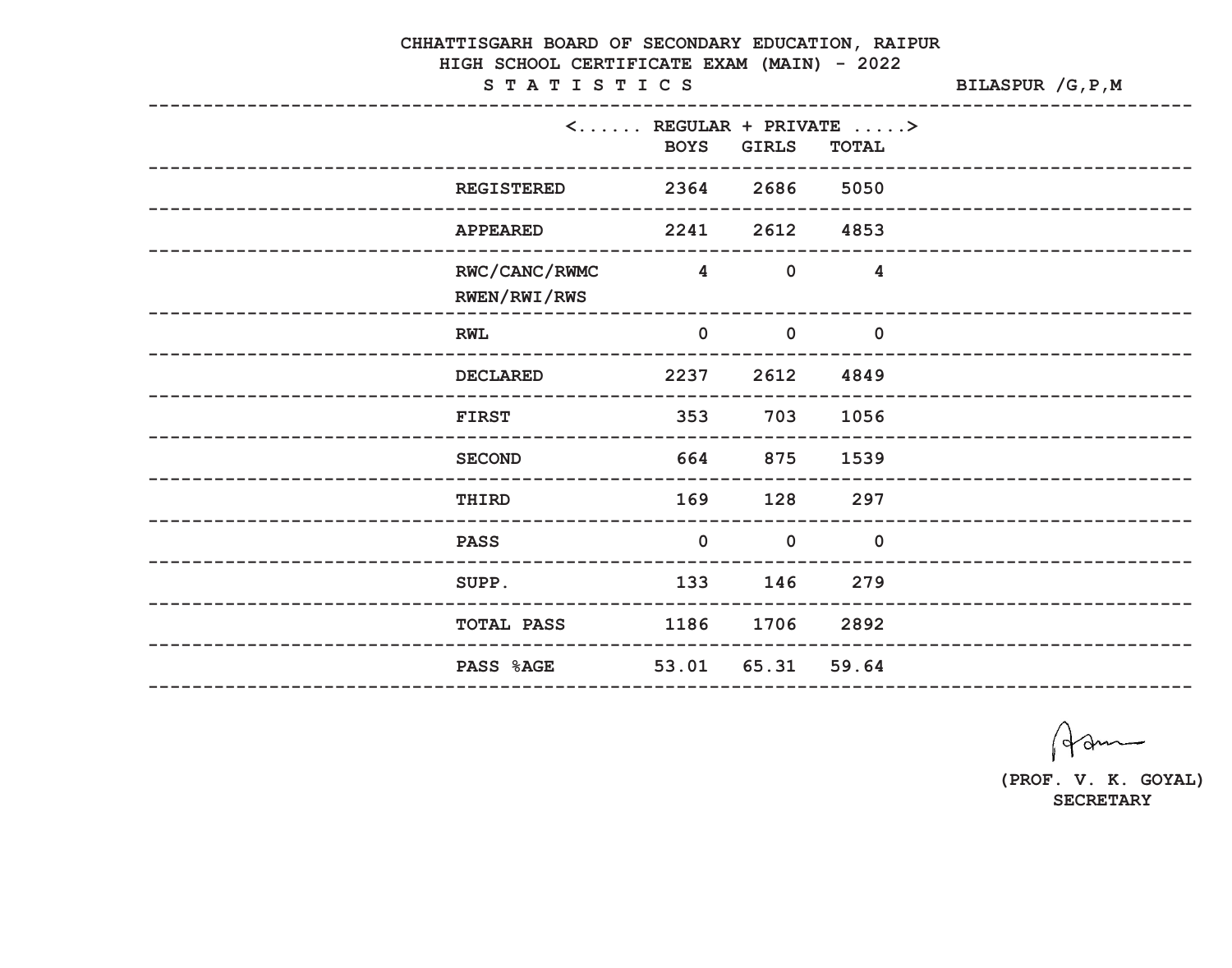| CHHATTISGARH BOARD OF SECONDARY EDUCATION, RAIPUR<br>HIGH SCHOOL CERTIFICATE EXAM (MAIN) - 2022<br>STATISTICS | <b>BASTAR</b>                                                                     | /BIJAPUR       |                |  |                             |
|---------------------------------------------------------------------------------------------------------------|-----------------------------------------------------------------------------------|----------------|----------------|--|-----------------------------|
|                                                                                                               | $\langle \ldots \ldots \rangle$ REGULAR + PRIVATE $\ldots \rangle$<br><b>BOYS</b> | <b>GIRLS</b>   | <b>TOTAL</b>   |  | ------------------------    |
|                                                                                                               | 1375 1136 2511<br><b>REGISTERED</b>                                               |                |                |  |                             |
| <b>APPEARED</b>                                                                                               | 1302 1114 2416                                                                    |                |                |  | --------------------------- |
|                                                                                                               | RWC/CANC/RWMC<br>$\overline{a}$<br>RWEN/RWI/RWS                                   | $\mathbf 0$    | $\overline{0}$ |  |                             |
| <b>RWL</b>                                                                                                    | $\mathbf 0$                                                                       | $\overline{0}$ | $\overline{0}$ |  |                             |
| <b>DECLARED</b>                                                                                               | 1302                                                                              | 1114           | 2416           |  |                             |
| <b>FIRST</b><br>----------                                                                                    | 516                                                                               | 547            | 1063           |  | _____________________       |
| <b>SECOND</b>                                                                                                 |                                                                                   | 514<br>380     | 894            |  | _________________________   |
| THIRD                                                                                                         | 34                                                                                | 27             | 61             |  | --------------------------- |
| <b>PASS</b><br>-----------------                                                                              | $\overline{0}$<br>____________________________________                            | $\overline{0}$ | $\mathbf 0$    |  |                             |
| SUPP.                                                                                                         | 38                                                                                |                | 28 66          |  |                             |
|                                                                                                               | <b>TOTAL PASS 1064 954 2018</b>                                                   |                |                |  |                             |
|                                                                                                               | PASS %AGE 81.72 85.63 83.52                                                       |                |                |  |                             |

Ham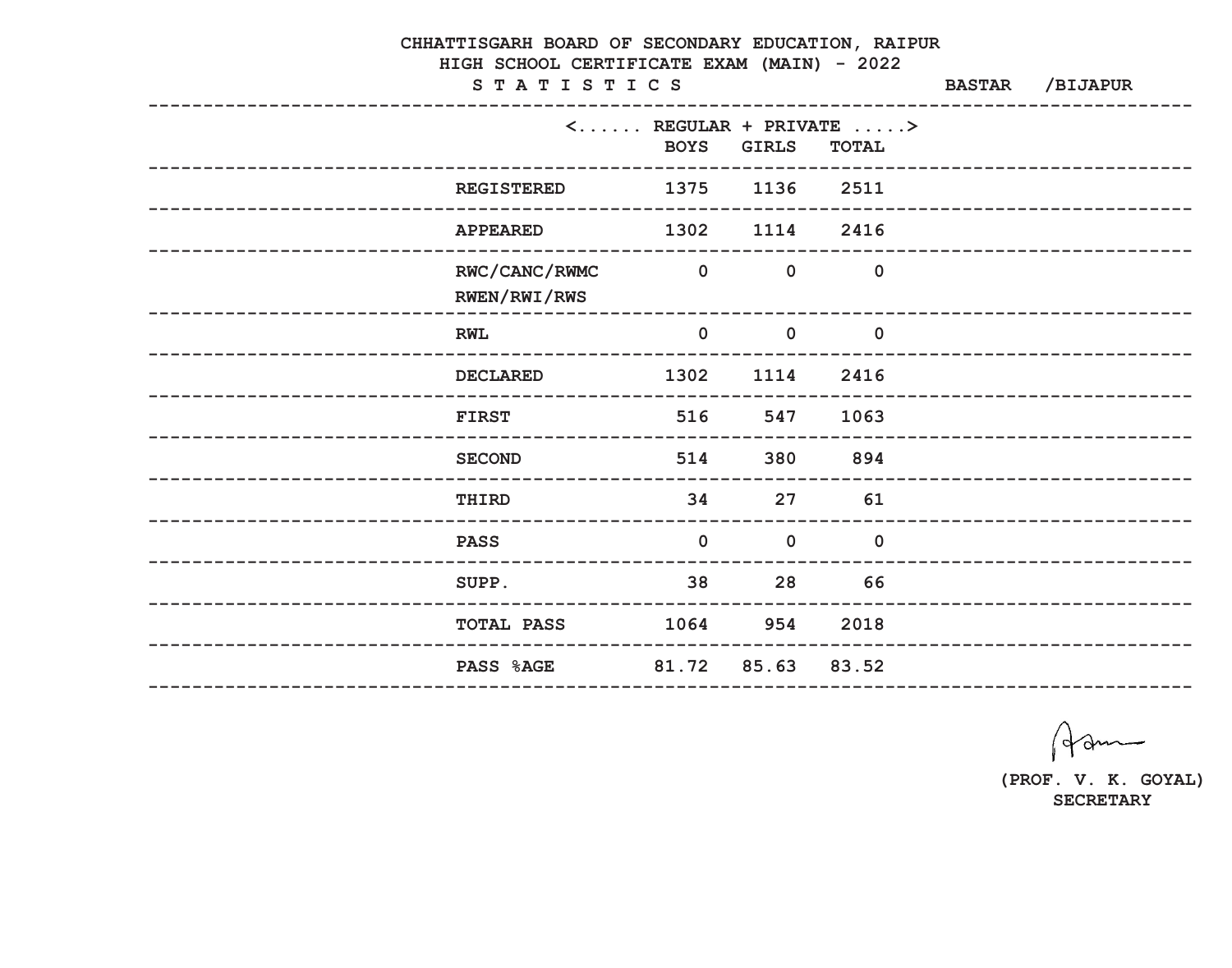| CHHATTISGARH BOARD OF SECONDARY EDUCATION, RAIPUR<br>HIGH SCHOOL CERTIFICATE EXAM (MAIN) - 2022 |                               |                         |                         |                                                                                    |               |                             |  |
|-------------------------------------------------------------------------------------------------|-------------------------------|-------------------------|-------------------------|------------------------------------------------------------------------------------|---------------|-----------------------------|--|
|                                                                                                 | STATISTICS                    |                         |                         | ------------------------------                                                     | <b>BASTAR</b> | /DENTEWARA                  |  |
|                                                                                                 |                               |                         | <b>BOYS</b> GIRLS       | $\langle \ldots \ldots \rangle$ REGULAR + PRIVATE $\ldots \rangle$<br><b>TOTAL</b> |               | --------------------------- |  |
|                                                                                                 | <b>REGISTERED</b>             | 1285 1233 2518          |                         |                                                                                    |               |                             |  |
|                                                                                                 | <b>APPEARED</b>               | 1213 1194 2407          |                         |                                                                                    |               | __________________________  |  |
|                                                                                                 | RWC/CANC/RWMC<br>RWEN/RWI/RWS | $\overline{\mathbf{0}}$ | $\mathbf 0$             | $\overline{0}$                                                                     |               |                             |  |
|                                                                                                 | <b>RWL</b>                    | $\mathbf 0$             | $\overline{\mathbf{0}}$ | $\overline{\mathbf{0}}$                                                            |               |                             |  |
|                                                                                                 | <b>DECLARED</b>               | 1213                    | 1194                    | 2407                                                                               |               | __________________________  |  |
|                                                                                                 | <b>FIRST</b>                  | 563                     | 695                     | 1258                                                                               |               | ________________________    |  |
|                                                                                                 | <b>SECOND</b>                 | 433                     | 358                     | 791                                                                                |               |                             |  |
| ___________________________                                                                     | THIRD                         | 38                      | 19                      | 57                                                                                 |               | --------------------------- |  |
|                                                                                                 | <b>PASS</b>                   | $\mathbf 0$             | $\mathbf 0$             | $\mathbf 0$                                                                        |               |                             |  |
|                                                                                                 | SUPP.                         | 38 36 74                |                         |                                                                                    |               |                             |  |
|                                                                                                 | <b>TOTAL PASS</b>             | 1034 1072 2106          |                         |                                                                                    |               |                             |  |
|                                                                                                 | <b>PASS %AGE</b>              | 85.24 89.78 87.49       |                         |                                                                                    |               |                             |  |
|                                                                                                 |                               |                         |                         |                                                                                    |               |                             |  |

Ham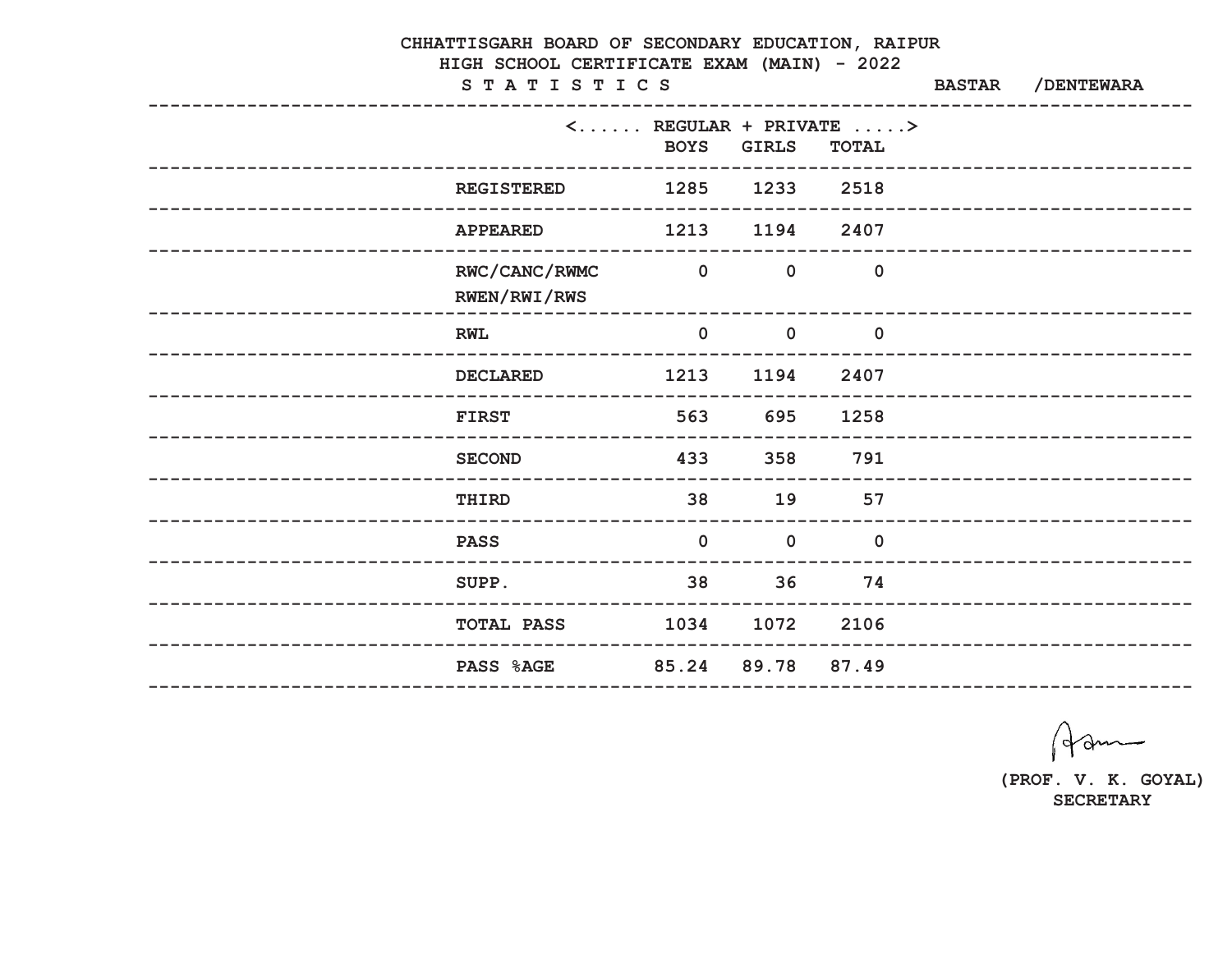| CHHATTISGARH BOARD OF SECONDARY EDUCATION, RAIPUR |                                                          |                |                                                    |                                                                                    |               |                              |  |
|---------------------------------------------------|----------------------------------------------------------|----------------|----------------------------------------------------|------------------------------------------------------------------------------------|---------------|------------------------------|--|
|                                                   | HIGH SCHOOL CERTIFICATE EXAM (MAIN) - 2022<br>STATISTICS |                |                                                    |                                                                                    | <b>BASTAR</b> | /JAGDALPUR                   |  |
|                                                   |                                                          | <b>BOYS</b>    | <b>GIRLS</b>                                       | $\langle \ldots \ldots \rangle$ REGULAR + PRIVATE $\ldots \rangle$<br><b>TOTAL</b> |               | ---------------------------  |  |
|                                                   | <b>REGISTERED</b>                                        | 4678 4852 9530 | --------------------                               |                                                                                    |               |                              |  |
|                                                   | <b>APPEARED</b>                                          | 4506 4715 9221 |                                                    |                                                                                    |               | _________________________    |  |
|                                                   | RWC/CANC/RWMC<br>RWEN/RWI/RWS                            | $\sim$ 1       | $\mathbf{1}$                                       | $\overline{2}$                                                                     |               |                              |  |
|                                                   | <b>RWL</b>                                               | $\mathbf{0}$   | $\overline{\mathbf{0}}$<br>----------------------- | $\overline{\mathbf{0}}$                                                            |               |                              |  |
|                                                   | <b>DECLARED</b>                                          |                | 4505 4714 9219                                     |                                                                                    |               | ---------------------------  |  |
|                                                   | <b>FIRST</b>                                             | 1307           | 1857                                               | 3164                                                                               |               |                              |  |
|                                                   | <b>SECOND</b>                                            | 1814           | 1785                                               | 3599                                                                               |               | -------------------------    |  |
| -------------------------                         | THIRD<br>___________________________                     | 401            | 262                                                | 663<br>-------                                                                     |               | ---------------------------- |  |
| ___________________________                       | <b>PASS</b>                                              | 2 <sup>1</sup> | $\overline{0}$                                     | $\overline{2}$                                                                     |               |                              |  |
|                                                   | SUPP.                                                    | 196            |                                                    | 183 379                                                                            |               |                              |  |
|                                                   | <b>TOTAL PASS</b>                                        |                | 3524 3904 7428                                     |                                                                                    |               |                              |  |
|                                                   | <b>PASS %AGE</b>                                         |                | 78.22 82.81 80.57                                  |                                                                                    |               |                              |  |

Ham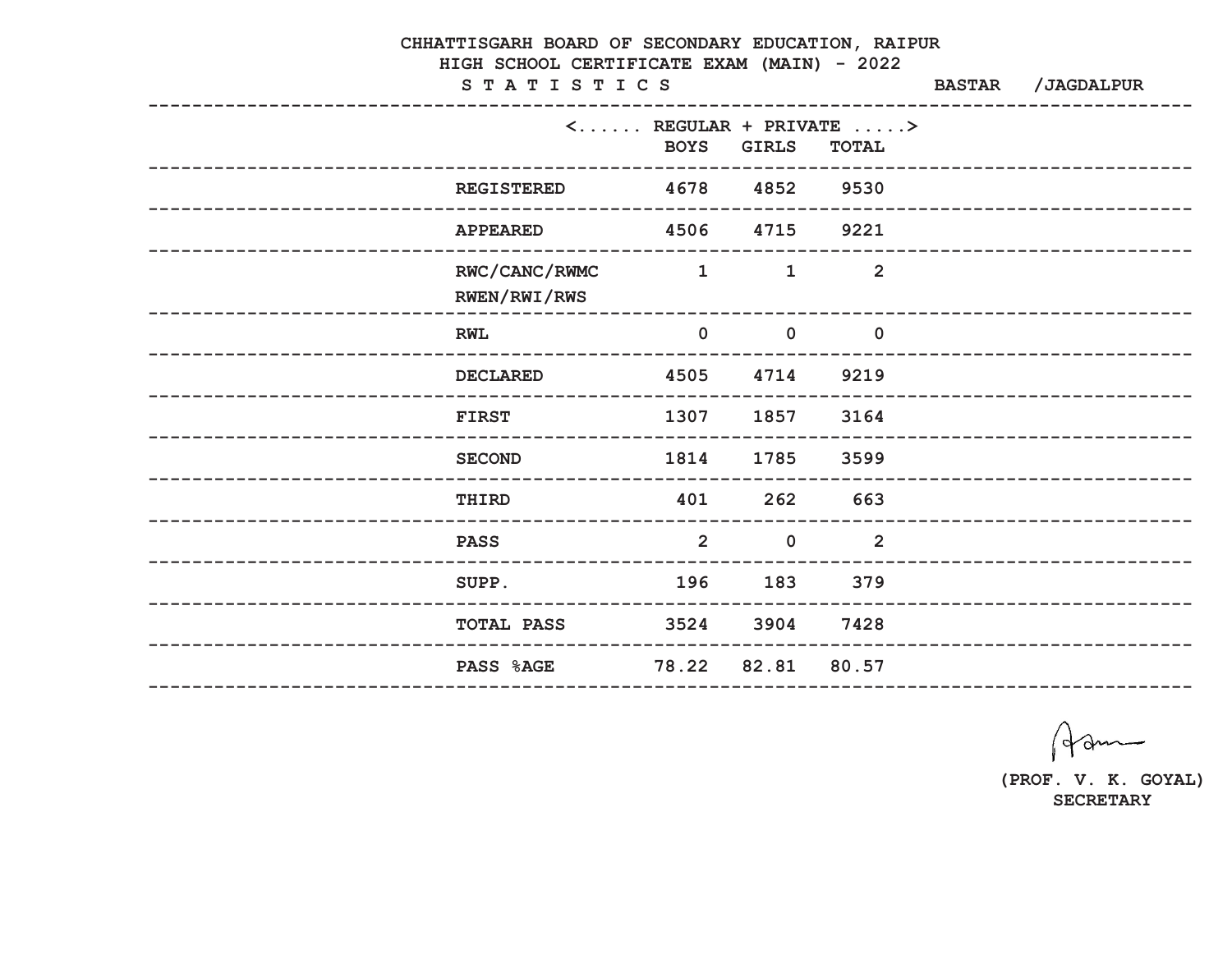| CHHATTISGARH BOARD OF SECONDARY EDUCATION, RAIPUR<br>HIGH SCHOOL CERTIFICATE EXAM (MAIN) - 2022<br>STATISTICS | <b>BASTAR</b>  | /KANKER                                                  |                                                                                    |  |                             |  |
|---------------------------------------------------------------------------------------------------------------|----------------|----------------------------------------------------------|------------------------------------------------------------------------------------|--|-----------------------------|--|
| __________________________________                                                                            | <b>BOYS</b>    | <b>GIRLS</b>                                             | $\langle \ldots \ldots \rangle$ REGULAR + PRIVATE $\ldots \rangle$<br><b>TOTAL</b> |  | ---------------------       |  |
| <b>REGISTERED</b>                                                                                             |                | . _ _ _ _ _ _ _ _ _ _ _ _ _ _ _ _ _ _<br>5171 5515 10686 |                                                                                    |  |                             |  |
| <b>APPEARED</b>                                                                                               | 4987 5443      |                                                          | 10430                                                                              |  | --------------------------- |  |
| RWC/CANC/RWMC<br>RWEN/RWI/RWS                                                                                 | $\overline{a}$ | $\overline{\mathbf{0}}$                                  | $\overline{0}$                                                                     |  |                             |  |
| <b>RWL</b>                                                                                                    | $\mathbf 0$    | $\overline{\mathbf{0}}$                                  | $\overline{\phantom{0}}$ 0                                                         |  |                             |  |
| <b>DECLARED</b>                                                                                               | 4987           | 5443                                                     | 10430                                                                              |  | __________________________  |  |
| <b>FIRST</b>                                                                                                  | 1824           | 2761                                                     | 4585                                                                               |  |                             |  |
| <b>SECOND</b>                                                                                                 | 1811           | 1780                                                     | 3591                                                                               |  | ------------------------    |  |
| THIRD                                                                                                         | 262            | 139                                                      | 401                                                                                |  | --------------------------  |  |
| <b>PASS</b><br>----------------<br>____________________________                                               | $\mathbf{1}$   | $\mathbf 0$                                              | $\mathbf 1$                                                                        |  |                             |  |
| SUPP.                                                                                                         | 210 187 397    |                                                          |                                                                                    |  |                             |  |
| <b>TOTAL PASS</b>                                                                                             | 3898 4680 8578 |                                                          |                                                                                    |  |                             |  |
| <b>PASS %AGE</b>                                                                                              |                | 78.16 85.98 82.24                                        |                                                                                    |  |                             |  |
|                                                                                                               |                |                                                          |                                                                                    |  |                             |  |

Ham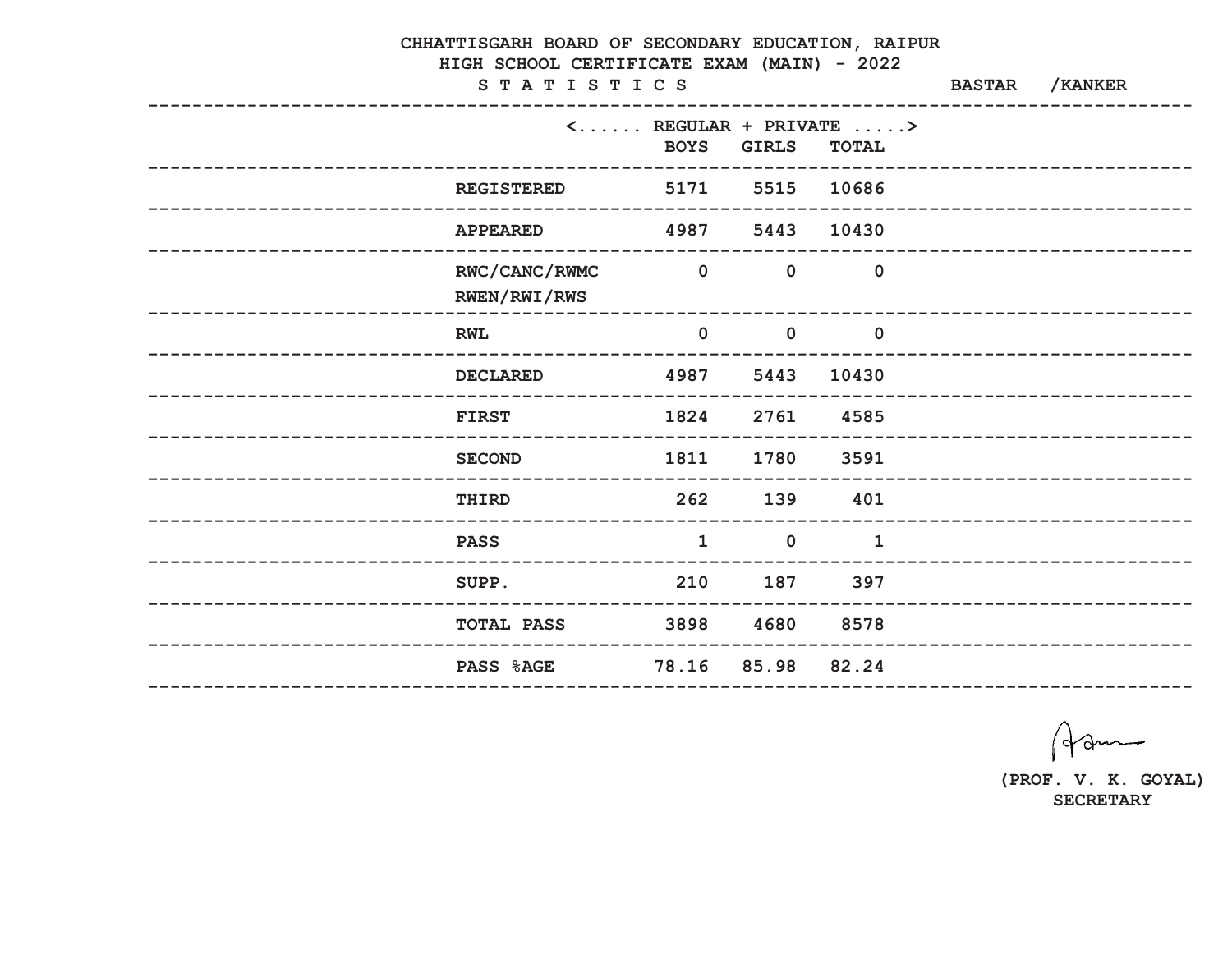|                   | CHHATTISGARH BOARD OF SECONDARY EDUCATION, RAIPUR<br>HIGH SCHOOL CERTIFICATE EXAM (MAIN) - 2022 |                                               |                   |                                                                                    |                            |  |
|-------------------|-------------------------------------------------------------------------------------------------|-----------------------------------------------|-------------------|------------------------------------------------------------------------------------|----------------------------|--|
|                   | STATISTICS                                                                                      | <b>BASTAR</b> /                               |                   |                                                                                    |                            |  |
|                   |                                                                                                 | <b>BOYS</b>                                   | <b>GIRLS</b>      | $\langle \ldots \ldots \rangle$ REGULAR + PRIVATE $\ldots \rangle$<br><b>TOTAL</b> |                            |  |
|                   | <b>REGISTERED</b>                                                                               | 3831 4361 8192<br>--------------------------- |                   |                                                                                    |                            |  |
|                   | <b>APPEARED</b>                                                                                 | 3710 4275                                     |                   | 7985                                                                               | -------------------------  |  |
|                   | RWC/CANC/RWMC<br>RWEN/RWI/RWS                                                                   | $\overline{\mathbf{0}}$                       | $\mathbf 0$       | $\overline{0}$                                                                     |                            |  |
|                   | <b>RWL</b>                                                                                      | $\mathbf 0$                                   | $\mathbf 0$       | $\overline{0}$                                                                     |                            |  |
|                   | <b>DECLARED</b>                                                                                 | 3710                                          | 4275              | 7985                                                                               | __________________________ |  |
|                   | <b>FIRST</b>                                                                                    | 1090                                          | 1631              | 2721                                                                               |                            |  |
|                   | <b>SECOND</b>                                                                                   | 1574                                          | 1737              | 3311                                                                               | ______________________     |  |
|                   | <b>THIRD</b>                                                                                    | 270                                           | 233               | 503                                                                                | -------------------------  |  |
| ----------------- | <b>PASS</b><br>--------------------------                                                       | $\mathbf 0$                                   | $\overline{0}$    | $\mathbf 0$                                                                        |                            |  |
|                   | SUPP.                                                                                           | 169                                           | 173               | 342                                                                                |                            |  |
|                   | <b>TOTAL PASS</b> 2934 3601 6535                                                                |                                               |                   |                                                                                    |                            |  |
|                   | <b>PASS %AGE</b>                                                                                |                                               | 79.08 84.23 81.84 |                                                                                    |                            |  |
|                   |                                                                                                 |                                               |                   |                                                                                    |                            |  |

Ham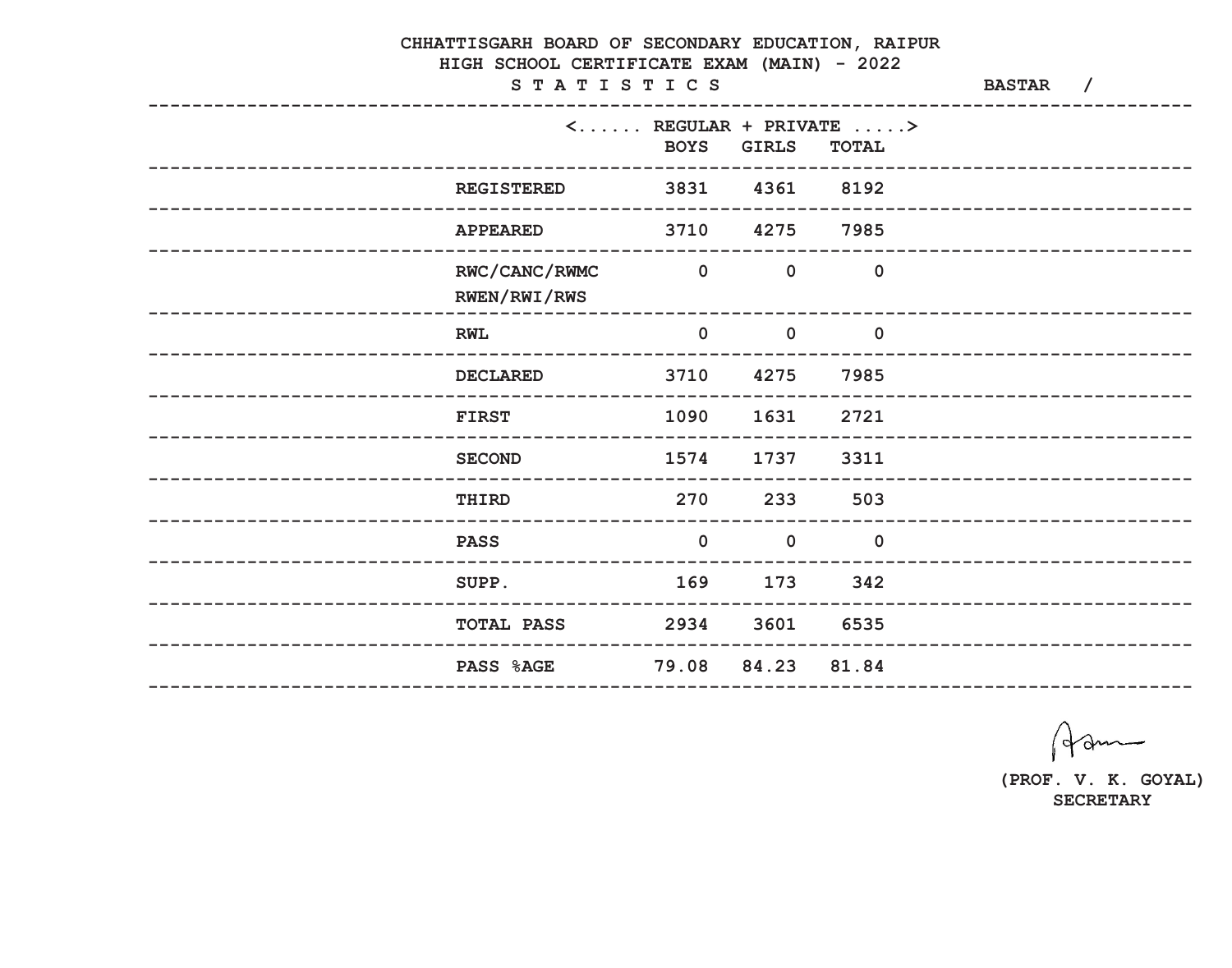| CHHATTISGARH BOARD OF SECONDARY EDUCATION, RAIPUR<br>HIGH SCHOOL CERTIFICATE EXAM (MAIN) - 2022 |                                    |                                            |              |                                                                                    |               |                             |  |
|-------------------------------------------------------------------------------------------------|------------------------------------|--------------------------------------------|--------------|------------------------------------------------------------------------------------|---------------|-----------------------------|--|
|                                                                                                 | STATISTICS                         |                                            |              |                                                                                    | <b>BASTAR</b> | /NARAYANPUR                 |  |
|                                                                                                 | _____________________________      | <b>BOYS</b>                                | <b>GIRLS</b> | $\langle \ldots \ldots \rangle$ REGULAR + PRIVATE $\ldots \rangle$<br><b>TOTAL</b> |               |                             |  |
|                                                                                                 | <b>REGISTERED</b>                  | 880 88                                     | 937          | 1817                                                                               |               |                             |  |
|                                                                                                 | <b>APPEARED</b>                    | 838                                        |              | 911 1749                                                                           |               | _________________________   |  |
|                                                                                                 | RWC/CANC/RWMC<br>RWEN/RWI/RWS      | $\sim$ 1                                   | $\mathbf 0$  | $\mathbf{1}$                                                                       |               |                             |  |
|                                                                                                 | <b>RWL</b>                         | $\mathbf 0$<br>--------------------------- | $\mathbf 0$  | $\mathbf 0$                                                                        |               |                             |  |
|                                                                                                 | <b>DECLARED</b>                    | 837                                        | 911          | 1748                                                                               |               |                             |  |
|                                                                                                 | <b>FIRST</b>                       | 267                                        | 346          | 613                                                                                |               |                             |  |
|                                                                                                 | <b>SECOND</b>                      | 347                                        | 335          | 682                                                                                |               | ---------------------       |  |
|                                                                                                 | <b>THIRD</b>                       | 37                                         | 37<br>------ | 74                                                                                 |               | ___________________________ |  |
| ___________________                                                                             | <b>PASS</b><br>------------------- | $\mathbf 0$                                | $\mathbf 0$  | $\mathbf 0$                                                                        |               | ___________________________ |  |
|                                                                                                 | SUPP.                              | 38 22 60                                   |              |                                                                                    |               |                             |  |
|                                                                                                 | TOTAL PASS                         | 651 11                                     |              | 718 1369                                                                           |               |                             |  |
|                                                                                                 | <b>PASS %AGE</b>                   | 77.77 78.81                                |              | 78.31                                                                              |               |                             |  |
|                                                                                                 |                                    |                                            |              |                                                                                    |               |                             |  |

Ham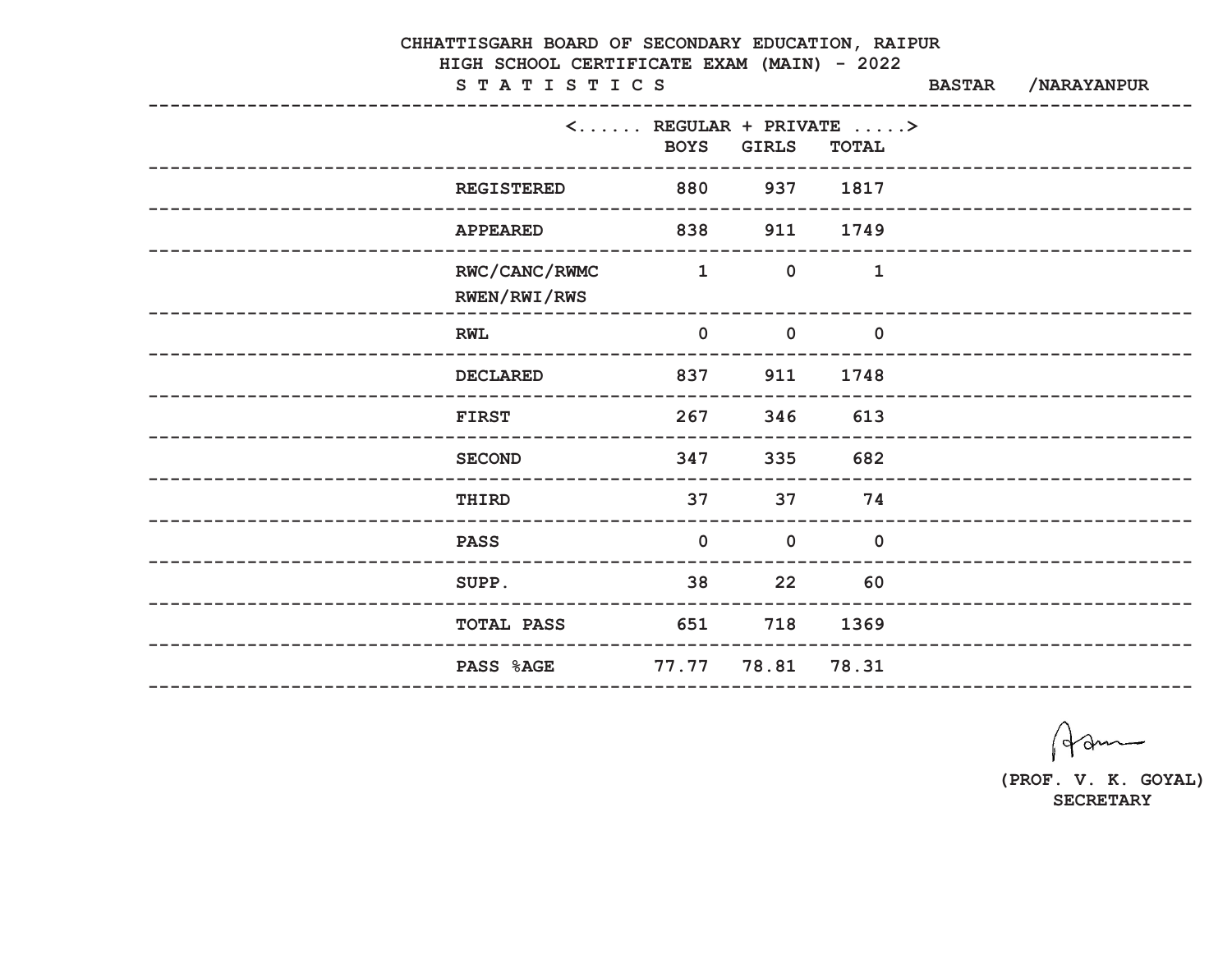|                  | CHHATTISGARH BOARD OF SECONDARY EDUCATION, RAIPUR<br>HIGH SCHOOL CERTIFICATE EXAM (MAIN) - 2022<br>STATISTICS |                                      |                |                                                                                    |  |                             |  |
|------------------|---------------------------------------------------------------------------------------------------------------|--------------------------------------|----------------|------------------------------------------------------------------------------------|--|-----------------------------|--|
|                  |                                                                                                               | <b>BOYS</b>                          | <b>GIRLS</b>   | $\langle \ldots \ldots \rangle$ REGULAR + PRIVATE $\ldots \rangle$<br><b>TOTAL</b> |  |                             |  |
|                  | <b>REGISTERED</b>                                                                                             | 1176 1090 2266<br>------------------ |                |                                                                                    |  | ----------------------      |  |
|                  | <b>APPEARED</b>                                                                                               | 1123                                 | 1059           | 2182                                                                               |  | -------------------------   |  |
|                  | RWC/CANC/RWMC<br>RWEN/RWI/RWS                                                                                 | $\overline{\mathbf{0}}$              | $\mathbf 0$    | $\overline{0}$                                                                     |  |                             |  |
|                  | <b>RWL</b>                                                                                                    | $\mathbf 0$                          | $\mathbf 0$    | $\mathbf 0$                                                                        |  |                             |  |
|                  | <b>DECLARED</b>                                                                                               | 1123                                 | 1059           | 2182                                                                               |  |                             |  |
|                  | <b>FIRST</b>                                                                                                  | 621                                  | 537            | 1158                                                                               |  |                             |  |
|                  | <b>SECOND</b>                                                                                                 | 365                                  | 344            | 709                                                                                |  | _______________________     |  |
|                  | THIRD                                                                                                         | 17                                   | 21             | 38                                                                                 |  | --------------------------- |  |
| ---------------- | <b>PASS</b><br>---------------------------                                                                    | $\mathbf 0$                          | $\overline{0}$ | $\mathbf 0$                                                                        |  |                             |  |
|                  | SUPP.                                                                                                         | 20                                   | 49 69          |                                                                                    |  |                             |  |
|                  | <b>TOTAL PASS</b>                                                                                             | 1003 902 1905                        |                |                                                                                    |  |                             |  |
|                  | PASS %AGE                                                                                                     | 89.31 85.17 87.30                    |                |                                                                                    |  |                             |  |

Ham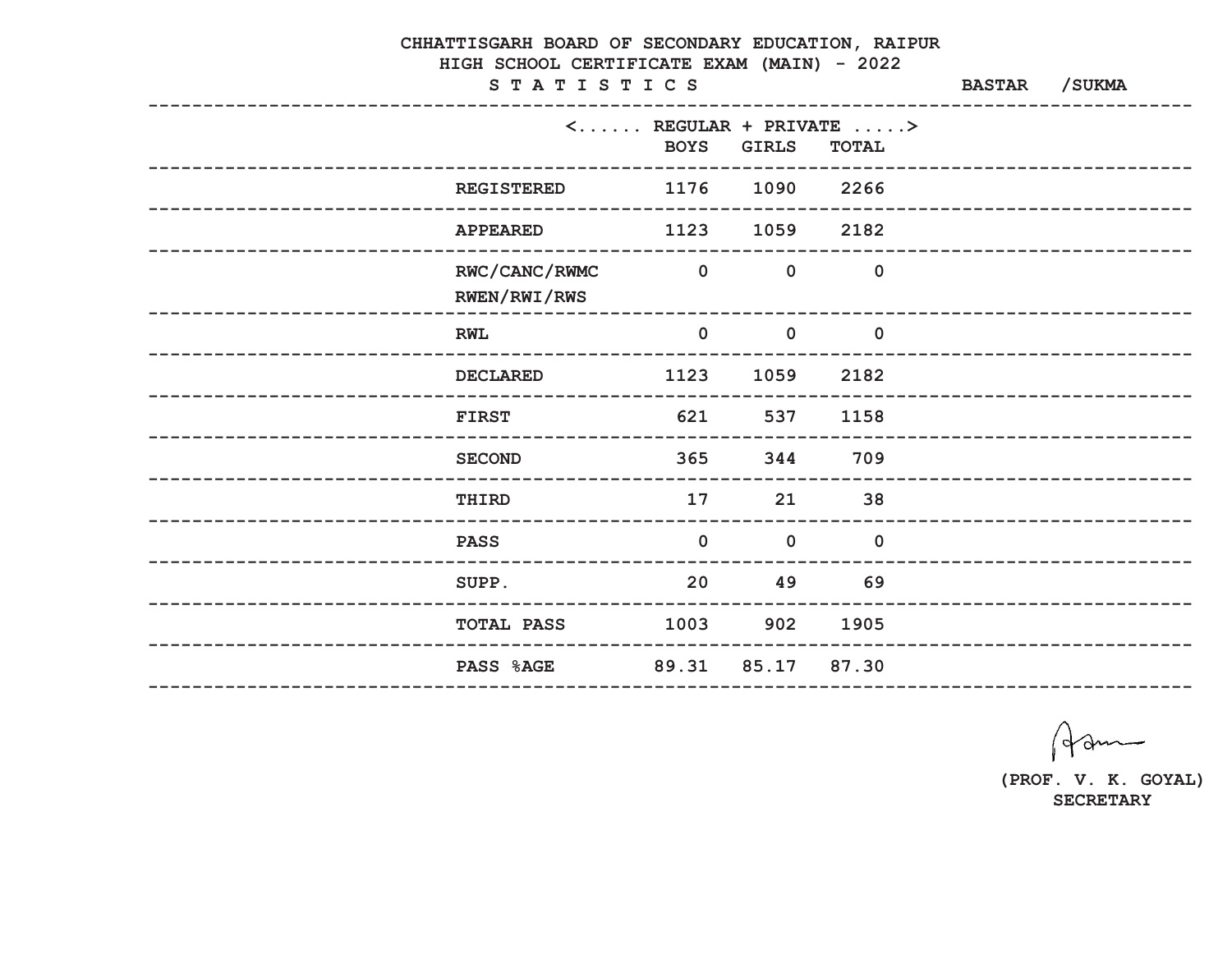| CHHATTISGARH BOARD OF SECONDARY EDUCATION, RAIPUR<br>HIGH SCHOOL CERTIFICATE EXAM (MAIN) - 2022<br>STATISTICS | AMBIKAPUR/BALRAMPUR |              |                                                                                    |                            |
|---------------------------------------------------------------------------------------------------------------|---------------------|--------------|------------------------------------------------------------------------------------|----------------------------|
|                                                                                                               | <b>BOYS</b>         | <b>GIRLS</b> | $\langle \ldots \ldots \rangle$ REGULAR + PRIVATE $\ldots \rangle$<br><b>TOTAL</b> |                            |
| <b>REGISTERED</b>                                                                                             | 5169                | 5350         | 10519                                                                              |                            |
| <b>APPEARED</b>                                                                                               | 4847                | 5207         | 10054                                                                              | ________________________   |
| RWC/CANC/RWMC<br>RWEN/RWI/RWS                                                                                 | 13                  | 11           | 24                                                                                 |                            |
| <b>RWL</b>                                                                                                    | $\mathbf 0$         | $\mathbf 0$  | $\mathbf 0$                                                                        |                            |
| <b>DECLARED</b>                                                                                               | 4834                | 5196         | 10030                                                                              |                            |
| <b>FIRST</b>                                                                                                  | 1866                | 2112         | 3978                                                                               |                            |
| <b>SECOND</b>                                                                                                 | 1655                | 1839         | 3494                                                                               | -----------------------    |
| THIRD<br>-----------                                                                                          | 285                 | 257          | 542                                                                                | __________________________ |
| <b>PASS</b>                                                                                                   | $\overline{2}$      | $\mathbf 0$  | $\overline{2}$                                                                     |                            |
| SUPP.                                                                                                         | 189 238             |              | 427                                                                                |                            |
| <b>TOTAL PASS 3808 4208 8016</b>                                                                              |                     |              |                                                                                    |                            |
| <b>PASS %AGE</b>                                                                                              | 78.77 80.98 79.92   |              |                                                                                    |                            |

Ham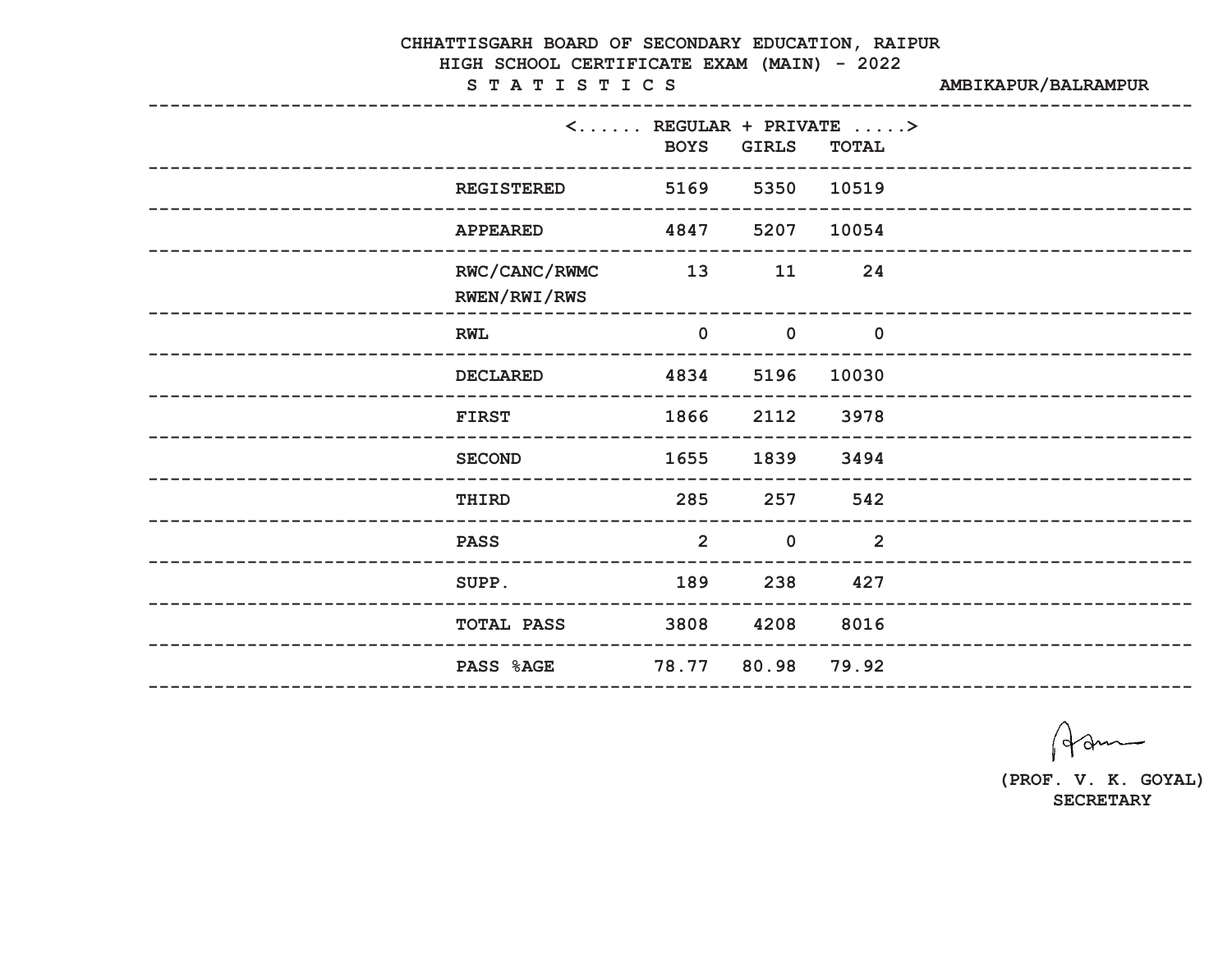|                     | CHHATTISGARH BOARD OF SECONDARY EDUCATION, RAIPUR<br>HIGH SCHOOL CERTIFICATE EXAM (MAIN) - 2022<br>STATISTICS | <b>AMBIKAPUR/JASHPUR</b> |                |                                                                                    |                             |
|---------------------|---------------------------------------------------------------------------------------------------------------|--------------------------|----------------|------------------------------------------------------------------------------------|-----------------------------|
|                     |                                                                                                               | <b>BOYS</b>              | <b>GIRLS</b>   | $\langle \ldots \ldots \rangle$ REGULAR + PRIVATE $\ldots \rangle$<br><b>TOTAL</b> |                             |
|                     | -----------------<br><b>REGISTERED</b>                                                                        | 5647 6240                |                | 11887                                                                              | -------------------------   |
|                     | <b>APPEARED</b>                                                                                               | 5466                     | 6144           | 11610                                                                              | --------------------------  |
|                     | RWC/CANC/RWMC<br><b>RWEN/RWI/RWS</b>                                                                          | 11                       | $\overline{4}$ | 15                                                                                 |                             |
|                     | <b>RWL</b>                                                                                                    | $\mathbf 0$              | $\mathbf 0$    | $\mathbf 0$                                                                        |                             |
|                     | <b>DECLARED</b>                                                                                               | 5455                     | 6140           | 11595                                                                              |                             |
|                     | <b>FIRST</b>                                                                                                  | 2349                     | 3515           | 5864                                                                               | ---------------------       |
|                     | <b>SECOND</b>                                                                                                 | 2028                     | 1844           | 3872                                                                               | --------------------------  |
|                     | THIRD                                                                                                         | 204                      | 116            | 320                                                                                | --------------------------- |
| ------------------- | <b>PASS</b>                                                                                                   | $\overline{0}$           | $\mathbf 0$    | $\overline{0}$                                                                     |                             |
|                     | SUPP.                                                                                                         | 180 189 369              |                |                                                                                    |                             |
|                     | <b>TOTAL PASS</b>                                                                                             | 4581 5475 10056          |                |                                                                                    |                             |
|                     | PASS %AGE 83.97 89.16 86.72                                                                                   |                          |                |                                                                                    |                             |

Ham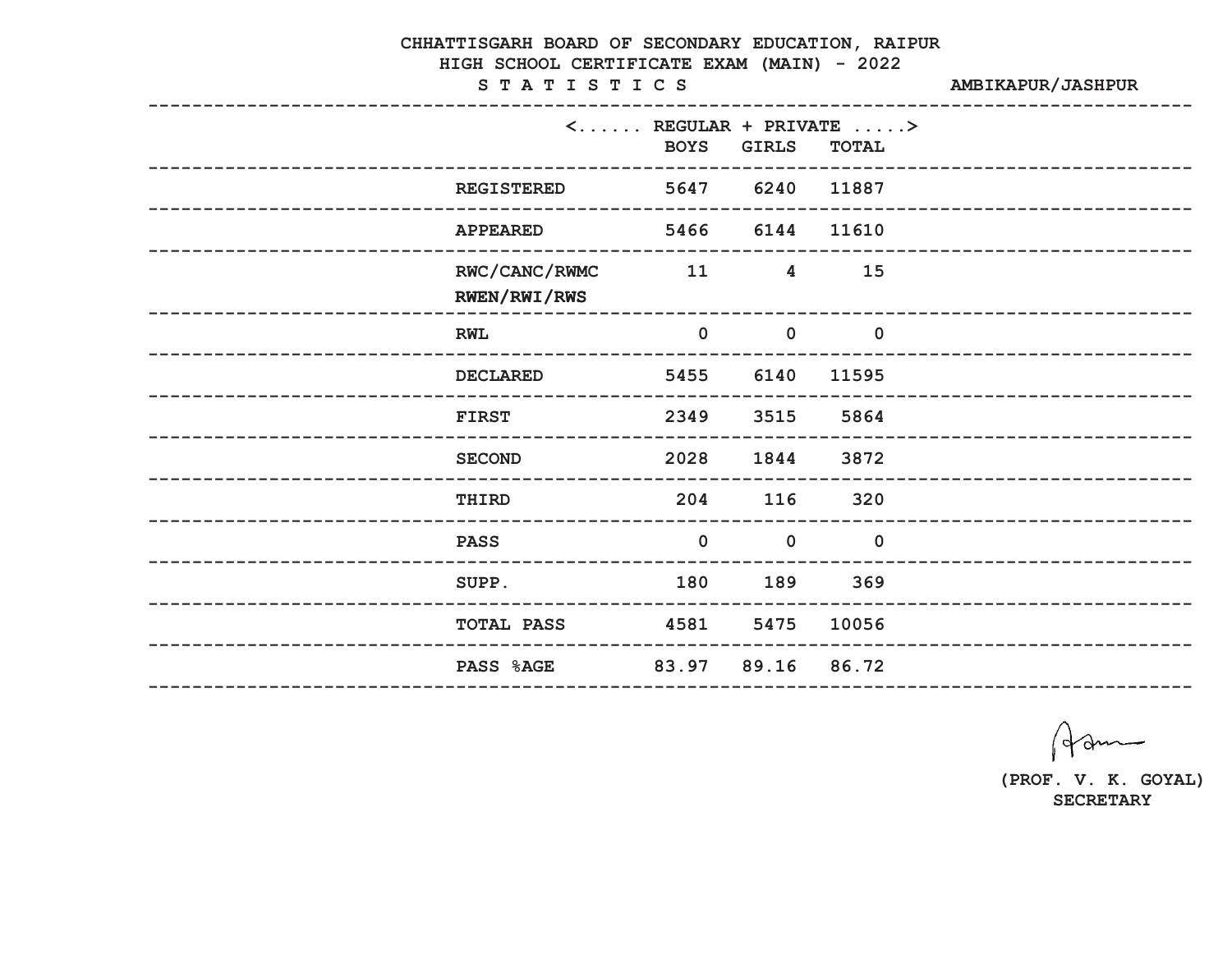| CHHATTISGARH BOARD OF SECONDARY EDUCATION, RAIPUR<br>HIGH SCHOOL CERTIFICATE EXAM (MAIN) - 2022<br>STATISTICS | AMBIKAPUR/KORIYA               |              |                                                                                    |                            |
|---------------------------------------------------------------------------------------------------------------|--------------------------------|--------------|------------------------------------------------------------------------------------|----------------------------|
|                                                                                                               | <b>BOYS</b>                    | <b>GIRLS</b> | $\langle \ldots \ldots \rangle$ REGULAR + PRIVATE $\ldots \rangle$<br><b>TOTAL</b> |                            |
| <b>REGISTERED</b>                                                                                             | 4438                           | 4803         | 9241                                                                               | __________________________ |
| <b>APPEARED</b>                                                                                               | 4250                           | 4705         | 8955                                                                               |                            |
| RWC/CANC/RWMC<br>RWEN/RWI/RWS                                                                                 | $\overline{\mathbf{0}}$        | $\mathbf 0$  | $\overline{0}$                                                                     |                            |
| <b>RWL</b>                                                                                                    | $\overline{3}$                 | $\mathbf 0$  | $\overline{3}$                                                                     |                            |
| <b>DECLARED</b>                                                                                               | 4247                           | 4705         | 8952                                                                               |                            |
| <b>FIRST</b>                                                                                                  | 1703                           | 2417         | 4120                                                                               | _______________________    |
| <b>SECOND</b>                                                                                                 | 1321                           | 1395         | 2716                                                                               | ----------------------     |
| THIRD<br>-------                                                                                              | 248<br>----------------------- | 145          | 393                                                                                |                            |
| <b>PASS</b>                                                                                                   | $\mathbf 0$                    | $\mathbf 0$  | $\overline{0}$                                                                     |                            |
| SUPP.                                                                                                         | 180                            | 155          | 335                                                                                |                            |
| <b>TOTAL PASS</b> 3272 3957 7229                                                                              |                                |              |                                                                                    |                            |
| PASS %AGE 77.04 84.10 80.75                                                                                   |                                |              |                                                                                    |                            |

Ham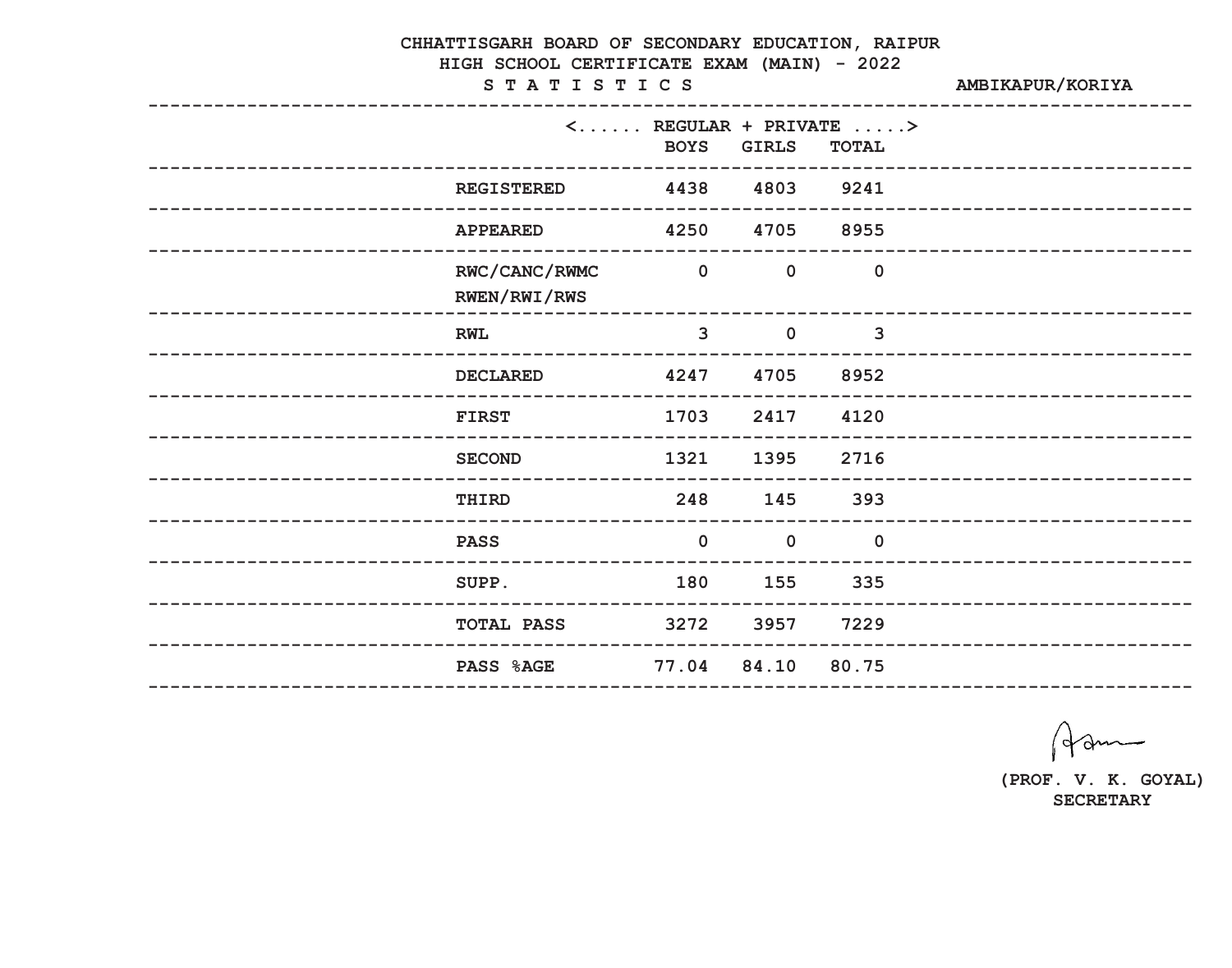| CHHATTISGARH BOARD OF SECONDARY EDUCATION, RAIPUR<br>HIGH SCHOOL CERTIFICATE EXAM (MAIN) - 2022 |                                                                                   |                |              |                              |
|-------------------------------------------------------------------------------------------------|-----------------------------------------------------------------------------------|----------------|--------------|------------------------------|
| STATISTICS                                                                                      | <b>AMBIKAPUR/SURAJPUR</b>                                                         |                |              |                              |
|                                                                                                 | $\langle \ldots \ldots \rangle$ REGULAR + PRIVATE $\ldots \rangle$<br><b>BOYS</b> | <b>GIRLS</b>   | <b>TOTAL</b> |                              |
| <b>REGISTERED</b>                                                                               |                                                                                   | 5658 6263      | 11921        |                              |
| <b>APPEARED</b>                                                                                 | 5431                                                                              | 6166           | 11597        | _________________________    |
| RWC/CANC/RWMC<br>RWEN/RWI/RWS                                                                   | 9                                                                                 | $\overline{4}$ | 13           |                              |
| <b>RWL</b>                                                                                      | $\mathbf 0$                                                                       | $\mathbf 0$    | $\mathbf 0$  |                              |
| <b>DECLARED</b>                                                                                 | 5422                                                                              | 6162           | 11584        |                              |
| <b>FIRST</b>                                                                                    | 1799                                                                              | 2484           | 4283         |                              |
| <b>SECOND</b>                                                                                   | 1967                                                                              | 2210           | 4177         | __________________________   |
| THIRD                                                                                           | 329                                                                               | 247            | 576          | ---------------------------- |
| <b>PASS</b>                                                                                     | $\mathbf 0$<br>__________________________                                         | $\mathbf 0$    | $\mathbf 0$  |                              |
| SUPP.                                                                                           | 240 254 494                                                                       |                |              |                              |
| <b>TOTAL PASS</b>                                                                               | 4095 4941 9036                                                                    |                |              |                              |
| <b>PASS %AGE</b><br>--------------------                                                        | 75.52 80.18 78.00<br>-------------------------------                              |                |              |                              |
|                                                                                                 |                                                                                   |                |              |                              |

Ham